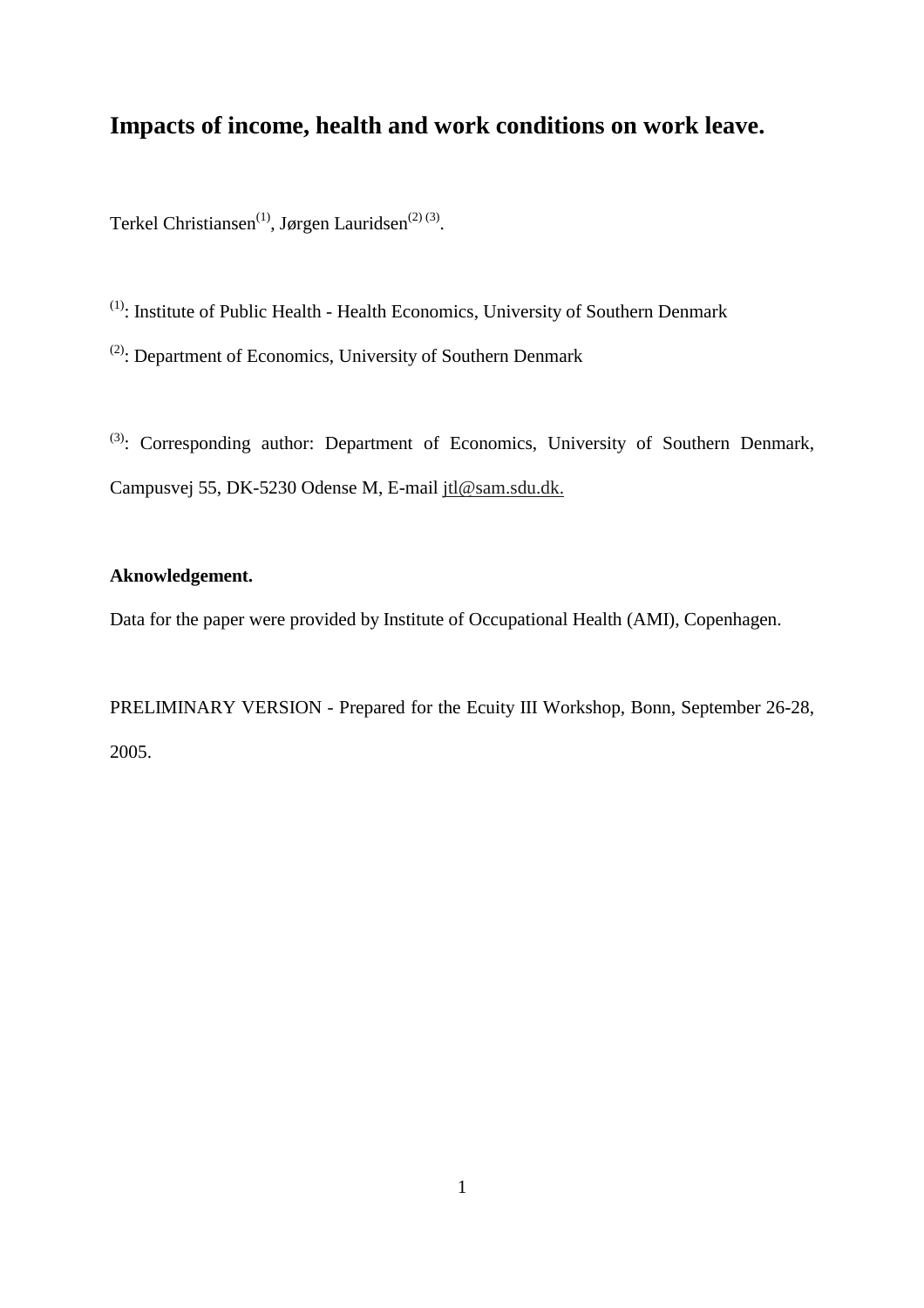#### **Impacts of income, health and work conditions on work leave.**

### **Abstract**

The purpose of the present study is to analyse the effects of socio-demographic characteristics, income, health, and work characteristics on work status of individuals below the age of 67 when Old Age Pension is allowed. Work status is defined as either still working, temporary out of work, or permanently out for work for Post Employment Wage or Social Disability Pension. The paper studies the direct effects of work characteristics on work status as well as their impact as controls when the impacts of other characteristics are estimated. Determination of work status by determinants five years earlier is analysed, using a pooling of two waves of respondents from 1995 and 2000. Next, the effects of determinants in 1995 as well as the changes in the determinants from 1990 to 1995 on work status in 2000 are analysed. It is found that the levels of income and health impact job status while changes in income and health status do not. Regarding work characteristics, especially non-physical characteristics matter as expected, i.e. poor work conditions lead to higher probabilities of leaving work. The impact of physical work characteristics is only weak and partly of an unexpected nature, as there seems to be some evidence that those with the poorest conditions have less probabilities to leave work.

**JEL Classification:** C23, J14, J16, J26

**Keywords:** Work leave; retirement; health; income; work characteristics.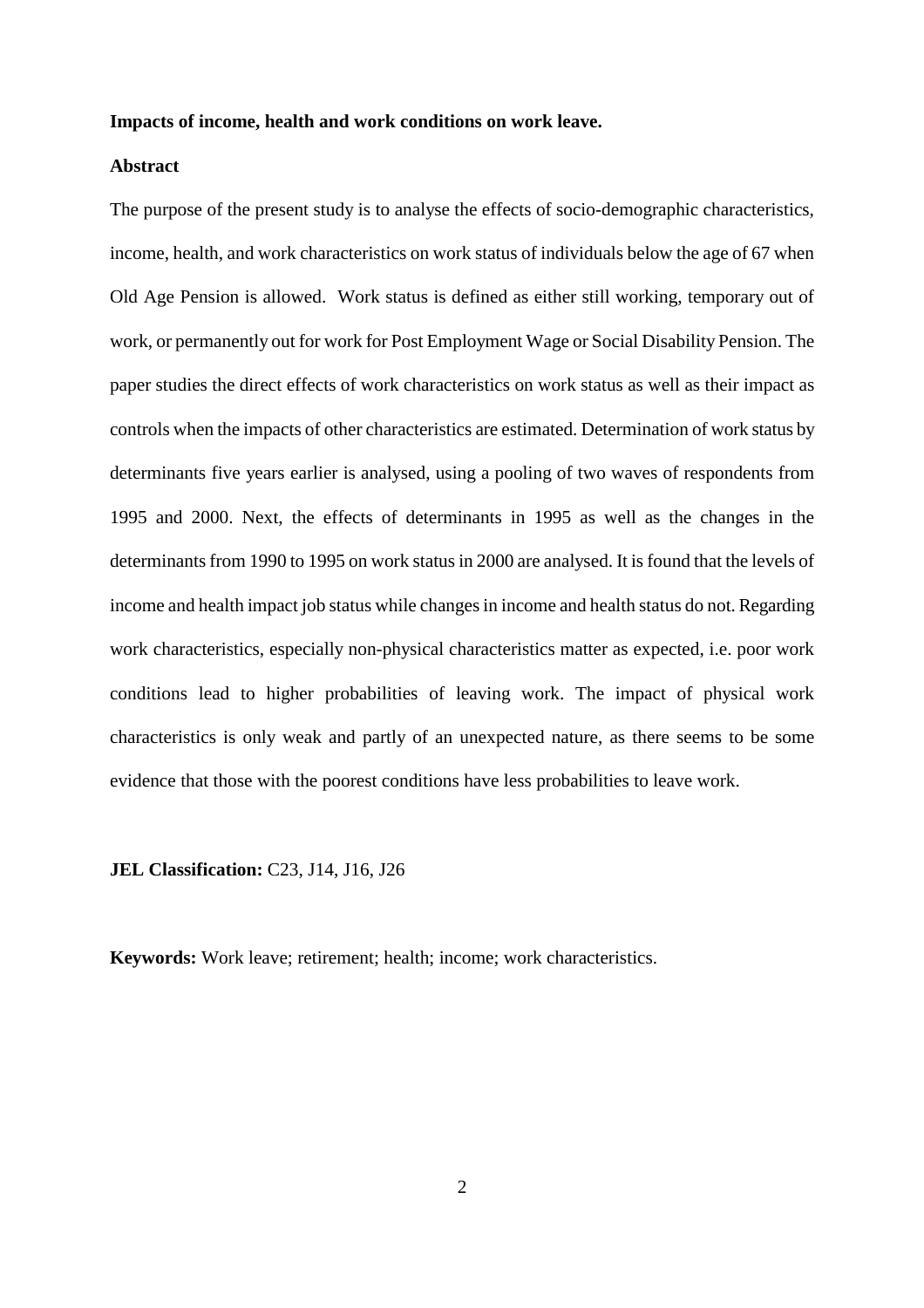#### **1. Introduction**

Due to the current demographic transition in most European countries as a consequence of a combination of increasing length of life and low fertility rate the current balance between those with active and passive labour force status is changing. Thus, it has been estimated that the ratio of individuals of age 60+ years to working age individuals or younger (15-59 years) will increase from 24% to nearly 49% in the EU-15 from 2000 to 2020. (Morrow et al.,1999). This change presents a challenge for most welfare states as in most countries the public pension schemes are based on a pay-as-you go system, that is, pensions are paid out from current tax income. Therefore, policies have been directed to keep able persons longer on the labour market. A study of the relative importance of determinants for quitting the labour force is therefore of high importance for policy-making.

For the case of Denmark, exit from the labour market in the 1990s was possible through various income transfer systems. Among these were Old Age Pension (OAP, *folkepension*); Social Disability Pension (SDP, *førtidspension*); Transitional Benefit Programme (TBP, *overgangsydelse*); and Post Employment Wage (PEW, *efterløn*). Old Age Pension is a universal benefit to all from the age of 67 (65 from 2004). However, on average less than 20% of the population was active on the labour market until the age of receiving Old Age Pension (Weatherall, 2001). Retirement before the age of 67 is defined as 'early retirement' in the following.

According to the rules in force during the 1990s, SDP could be allowed to persons between 18 and 65 years when the ability to work was permanently lowered due to physical, psychic or social factors. The ability to work must be lowered by at least 50%, and the condition is considered as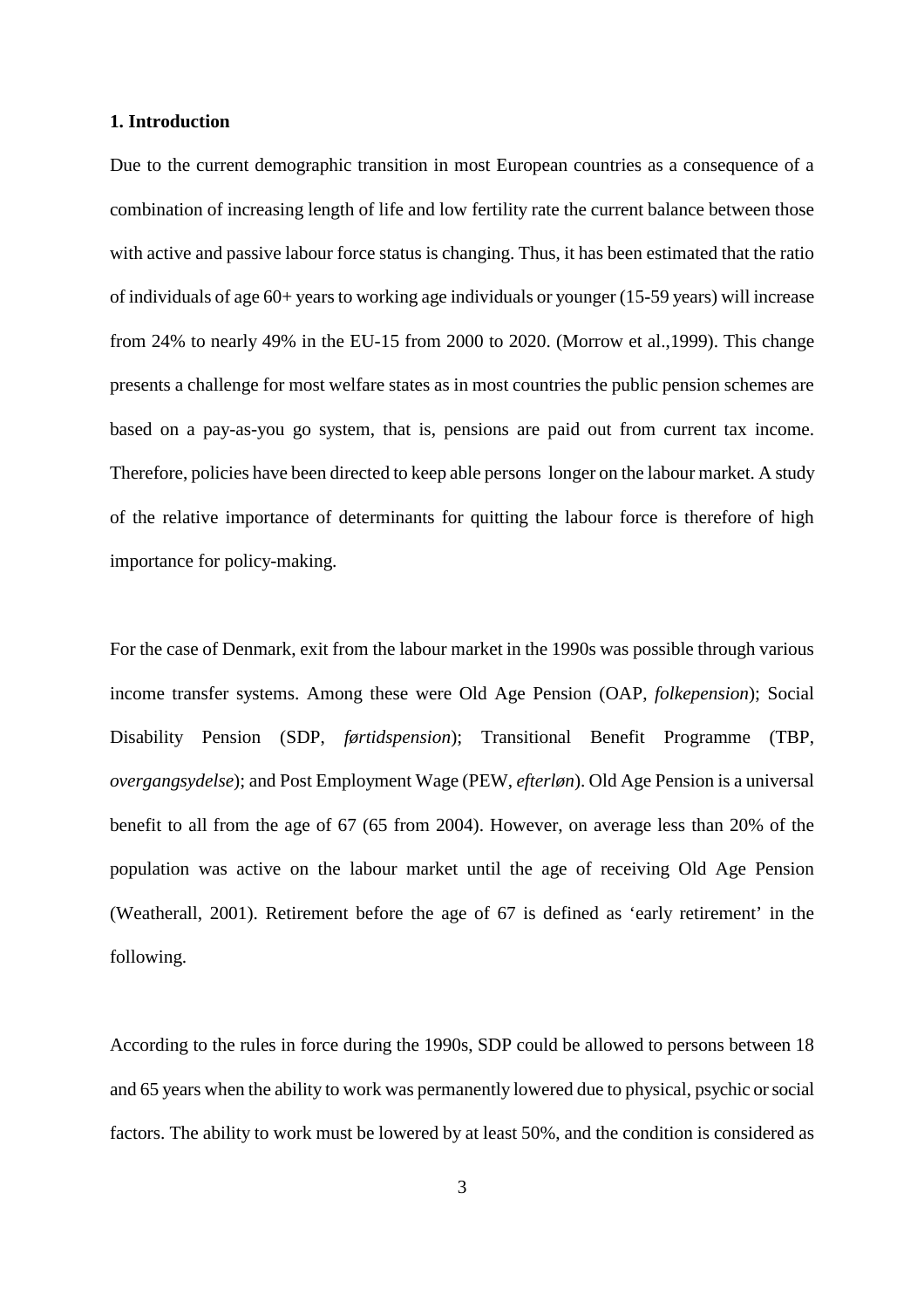permanent. SDP had three levels. The number of people receiving SDP increased from 250,000 to 266,000 in 2000. During the period 1990-1997 the number of persons who were allowed SDP fell by 26%, and in the late 1990s about 20,000 persons per year were allowed SDP. About 14% of those between 50 and 66 years received SDP in 2000, see Table 1.

PEW was introduced in 1979 as a measure to expand the existing unemployment insurance, and hence eligible beneficiaries were members of an unemployment insurance fund. The purpose was to give worn-out workers a possibility to withdraw earlier from work than at 67 years which the normal Old Age Pension scheme allowed. The compensation rate was 90% of the highest unemployment benefit rate (90 % of last earning, subject to a ceiling). This implies that the benefit level would be around 45% of the earlier wage income of a university graduate while 83% of the earlier wage income for a textile worker. The level was reduced 82 % of the unemployment benefit after 2,5 years (Danø et al., 2003). As the scheme became more popular than expected, the rules were changed in 1992 to limit the number of people applying for PEW. Thus it was required that applicants must have been members of an unemployment insurance fund for at least 20 years during the most recent 25 years. Moreover, members who postponed their application to the age of 63 were entitled to a higher compensation rate until the age of 67. Yet another reform in 1999 had the purpose to make employed stay longer in the work force, and the rules were changed for those who reached the age of 60 years by 1999 or later. While earlier rules had a low ceiling on the number of hours a recipient of PEW was allowed to work per year, the ceiling was abolished by the reform. In return, the PEW benefit was reduced by the full amount earned when working. In addition, if an employed stayed full time on the labour market for 2 years after receiving a certificate guaranteeing PEW benefits, a higher benefit was allowed until the age of 65 (Balslev et al., 2001).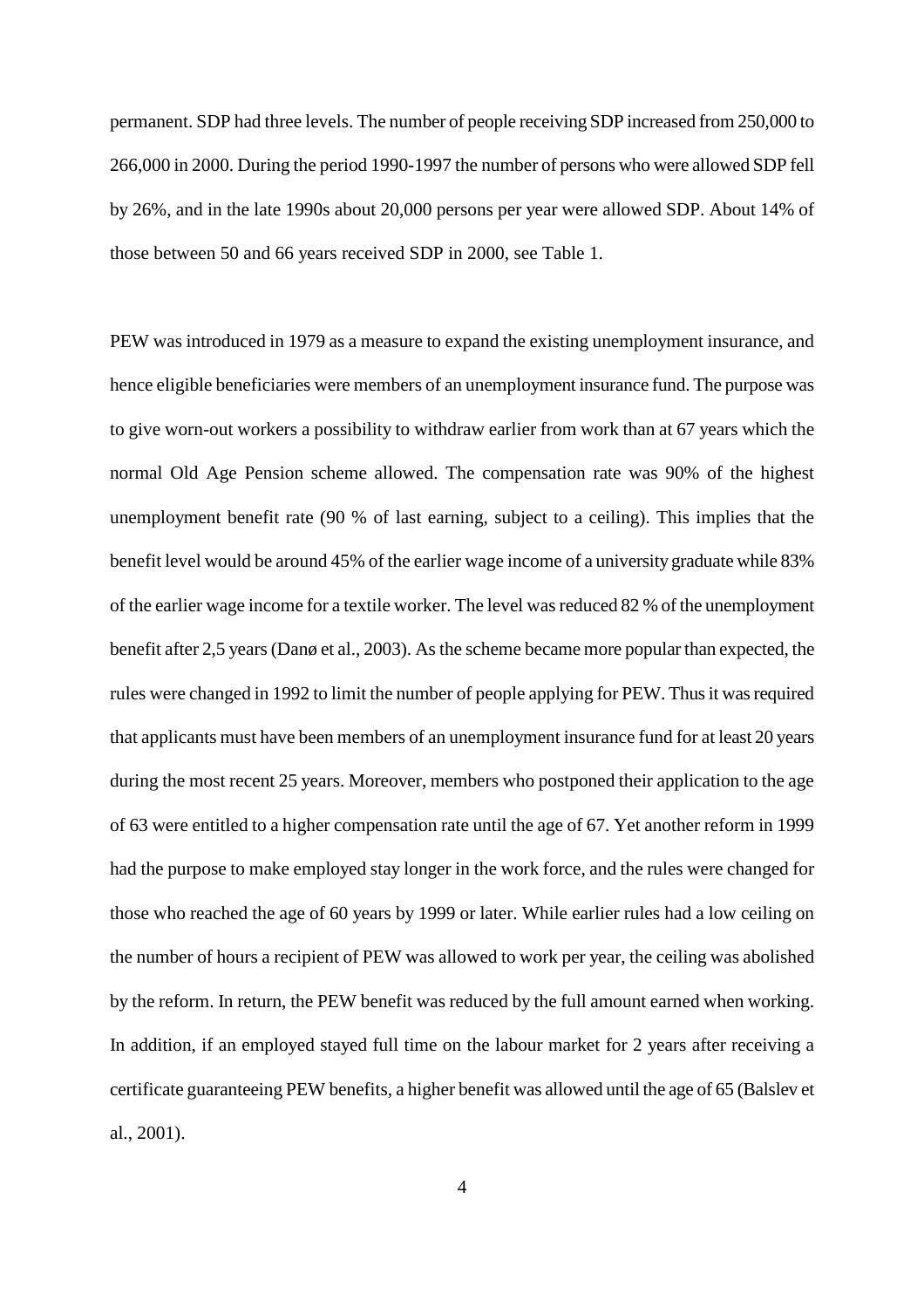(Table 1)

TBP was introduced in 1992 as an offer to persons who were long-term unemployed members of an unemployment insurance fund in the age group  $55 - 59$  years, and who would otherwise be eligible for PEW at the age of 60. It was a requirement that beneficiaries had been unemployed for at least 12 months during the last 15 months. From 1994 the scheme was expanded to those 50-54 years old. The benefit was 80 % of the highest unemployment benefit. The scheme was prolonged in 1993, but stopped in 1995 for new beneficiaries. As of 1996, 46,000 persons received transitional benefit. The total number of persons receiving PEW and TBP increased from 86,000 to 186,000 from 1990 to 2000, see table 1.

While the aforementioned schemes had the purpose to give older workers an incentive to keep out from the work force, other measures had the opposite purpose. Among these was "activation" which embraces rules to improve work-disabled individual's ability to work and stay on the labour market. Other measures were subsidies to jobs on special terms (*flexjob*) and sheltered jobs (*skånejobs*).

The growing interest in retirement issues, together with improved access to individual data, has led to a large number of empirical studies of retirement, based on different models for individual choice. The methodology used is based either on reduced form models such as the duration model (Blau, 1994, Robert et al., 2004) and logistic regression type models (Meghir and Whitehouse, 1972) or structural models in a variety of forms, for example Berkovec and Stern (1991), Rust (1989, 1990), Rust and Phelan (1997), Gustman and Steinmeier (1986), Sickles and Taubman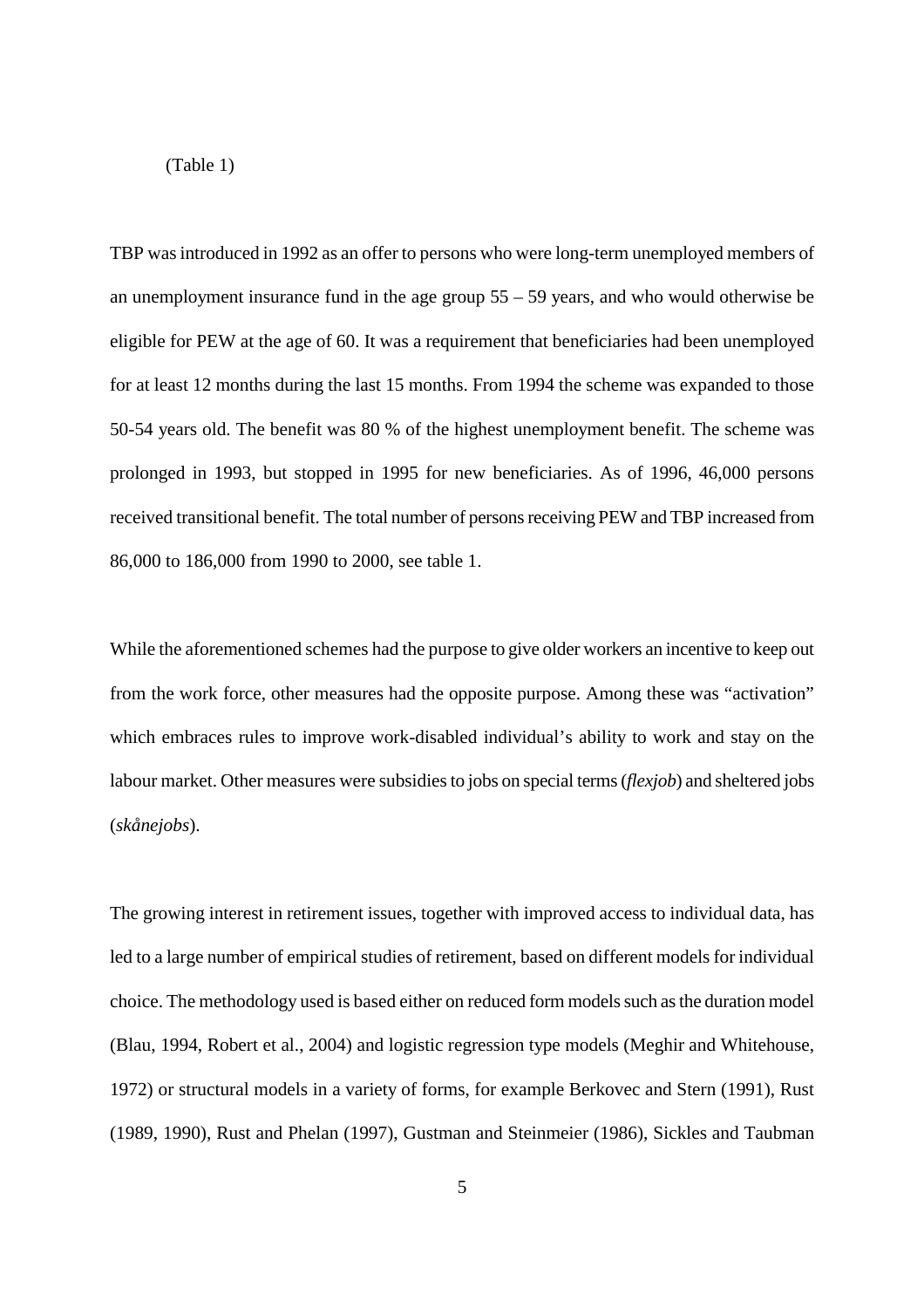(1986), and Stock and Wise (1990). The choices of model and method have been widely discussed in the literature without a final answer being found to the choice of model. It seems to be generally accepted that the evaluation of models should depend on their prediction performance, so that the choice of model merely should depend on the nature of the available data and the complexity and characteristics of the problems to be resolved. A major difference regarding data is between studies applying one-year cross-sectional data and those applying longitudinal data, the latter being able to infer causal relationships, while the former are only capable at inferring interrelationships among observed phenomena. Regarding methodology, the range is as broad as it might well be, spanning from simple descriptive analyses to highly complex and computationally demanding simulation studies.

Empirical studies of retirement behaviour include - apart from the above mentioned - Lumsdaine, Stock and Wise (1990), Pozzebon and Mitchell (1989), Vistnes (1994), Banks, Blundell, Disney and Emmerson (2002), Disney and Hawkes (2003), Banks and Casanova (2003). Even though these studies are highly different with respect to data, methodology and problems addressed, some common evidence occur. Financial circumstances are important; low education, singleness and poor health are associated with early retirement, and gender differences are found as females are found to have a higher preference for retirement. Further, gender differences are found with respect to importance of singleness status, as the preference for retirement is highest for single males. Regarding financial circumstances, there seem to be evidence of a U-shaped relationship, as the lowest wealth groups and the highest wealth group are less likely to work than those in the middle groups of the welfare distribution, and that those with private pension savings are more likely to retire.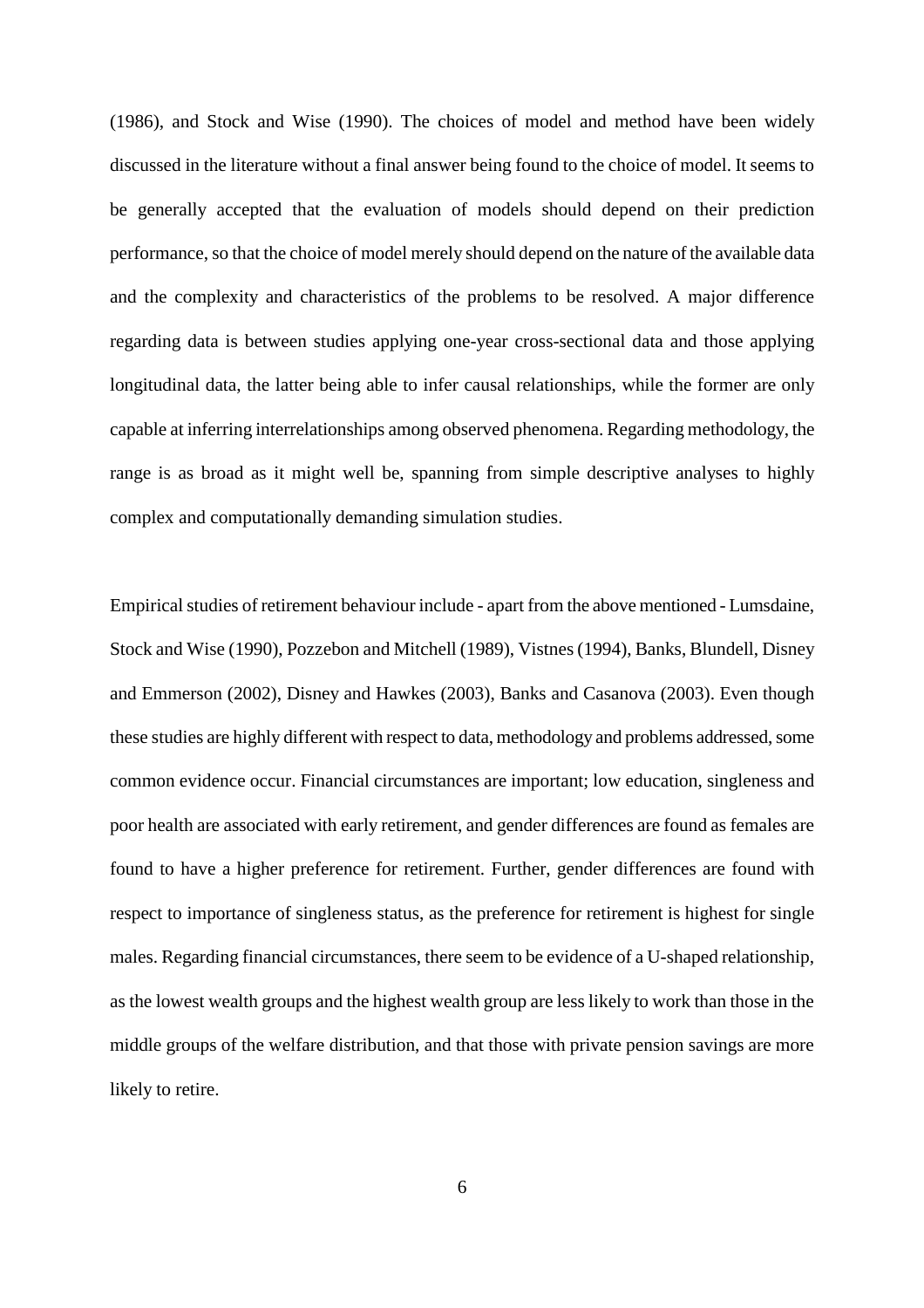For the case of Denmark, empirical studies include, among others, Pedersen and Smith (1992, 1995), Bingley and Lanot (1996), An et al. (2004), Danø, Ejrnæs and Husted (1998), Wetherall (2001) and Larsen and Gupta (2004). Wetherall's study of early retirement to SDP was based on a sample of the Danish population of age 18-66 years which was followed from 1990 to 1997. During the 1990s about 8% of the population received SDP, but the number of new pensioners per year fell by 20%. The probability of receiving SDP was found to increase by the following indicators according to register based information: having received social support in cash through a longer period the year before ( $> 75$ % of the time), received sickness benefit in cash in a longer period the year before  $($  > 75% of the time), long term unemployed during the previous year  $($  > 75% of the time), yearly wage income below 150,000 DKK, no vocational education and more than 10 years of vocational experience, female gender, physical disease, psychic disease, had an accident, single without children, and over 50 years old. Among the most important self-reported reasons for receiving SDP were somatic disease, worn-out, injury, psychic disease, unemployment and waiting time (Wetherall, 2001).

Danø et al. (2003) studier early retirement decisions by men and women through the PEW exit. The study was based on a 10 percent sample of the adult Danish population for the years 1981- 1999, and micro-econometric panel data methods were used. They formulated at structural model of individual decisions of labour supply and found a substantial difference in retirement pattern by men and women. Women appeared to value retirement higher than med and were willing to reduce their disposable income more than men. Health seemed to be a more important determinant of retirement for men than for women. They concluded that the value of the retirement decision of men is mainly determined by income and health while women's retirement is also affected by education and unemployment experience.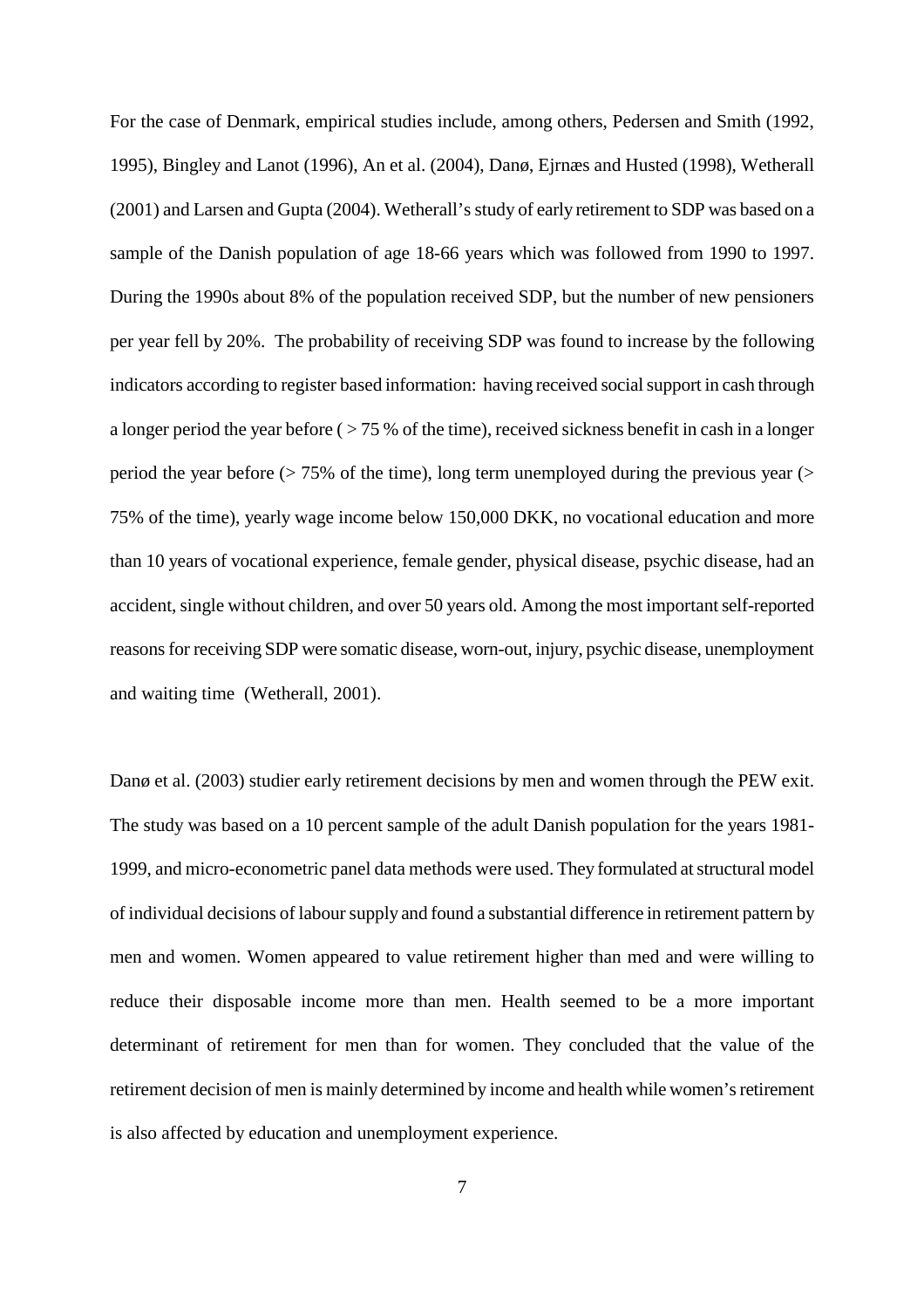Larsen and Gupta (2004) used samples of older workers and retirees from a Danish panel survey from 1997-2002 which they merged to longitudinal register data. In their study they compared the role of subjective versus objective measures of health (diagnostic measures extracted from the national patient register) as determinants of retirement planning. It was expected that self-reported health would be biased due to a "justification bias" found in some earlier studies outside Denmark. They found that self-reported physical and mental health were important predictors of retirement planning, more so for men compared to women. Economic factors were found to be less important than health among both men and women for retirement planning. When comparing the subjective versus objective measures of health, they found no important difference and hence no support for the justification basis. In conclusion they found that self-reported health is both an important predictor of retirement planning and a valid measure of health.

To our knowledge, no studies have analysed the impact of work characteristics on work status or retirement decision. An obvious reason for this is lack of individual level information, as most of the previous studies are based on either available register data where information on working environment is not identifiable on the individual level, or on surveys of an "omnibus" nature where detailed questions related to work characteristics were considered relatively less important.

The purpose of the present study is to analyse the effects of socio-demographic characteristics, income, health and workplace characteristics on retirement decision. The study specifically aims to investigate the direct effect of workplace characteristics on job status as well as their impact as controls when evaluating the impacts of other characteristics. According to previous evidence, it is hypothesised that the decision to quit labour force increases with low and high income, that low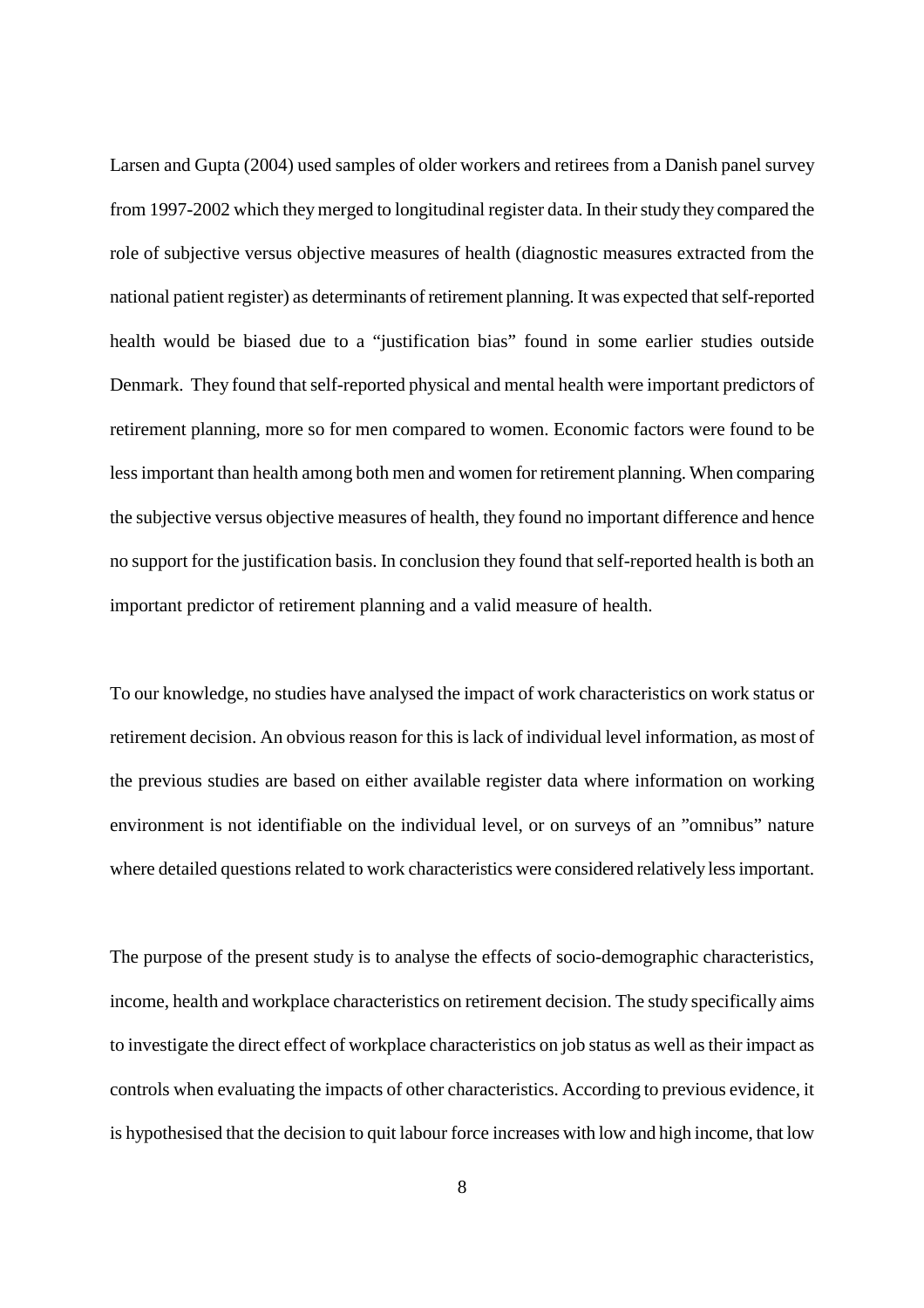health status increases the probability to leave labour force, and that females have a higher probability to leave the labour force. For the effect of age, it is hypothesised that elderly have a higher probability to leave for retirement purposes, while the younger as well as the elderly have a higher probability to be temporarily out of work, so that an U-shaped relation is present for age too. Education – measured by primary school degree as well as vocational education – is expected to reduce the probability to leave the labour force. Regarding work conditions, the data applied are detailed enough to allow for a distinction between physical and non-physical conditions. Due to the lack of previous evidence, the expectations regarding impact of working conditions are not very specific, but formulated in broad terms. It is expected that persons in manual jobs have a higher probability to leave work than white-collar workers due to a higher degree of worn out, and it is generally expected that problems related to physical or non-physical work conditions lead to a higher probability to leave.

The data to be applied is a Danish survey, made up of three waves, observed in 1990, 1995 and 2000. Bearing in mind the potentials as well as the restrictions of the data, two studies are performed. First, we analyse the effect on job status of determinants as measured five years earlier, using a pooling of two waves. Specifically, we select those who were in work in 1990 (1995) and analyse the effects of determinants as observed for 1990 (1995) on job status in 1995 (2000). Second, we analyse the effects of determinants in 1995 as well as of changes in determinants from 1990 to 1995 on job status in 2000, applying a sub-sample of those persons who were in work in both 1990 and 1995. To obtain an adequate categorisation of job status, we operate with four categories: Those who are still employed, those who are temporarily out of work (i.e. not retired), those who left for PEW (excluding TBP which was not included in the data), and those who left for SDP. Part 2 of the paper presents the methodology in some more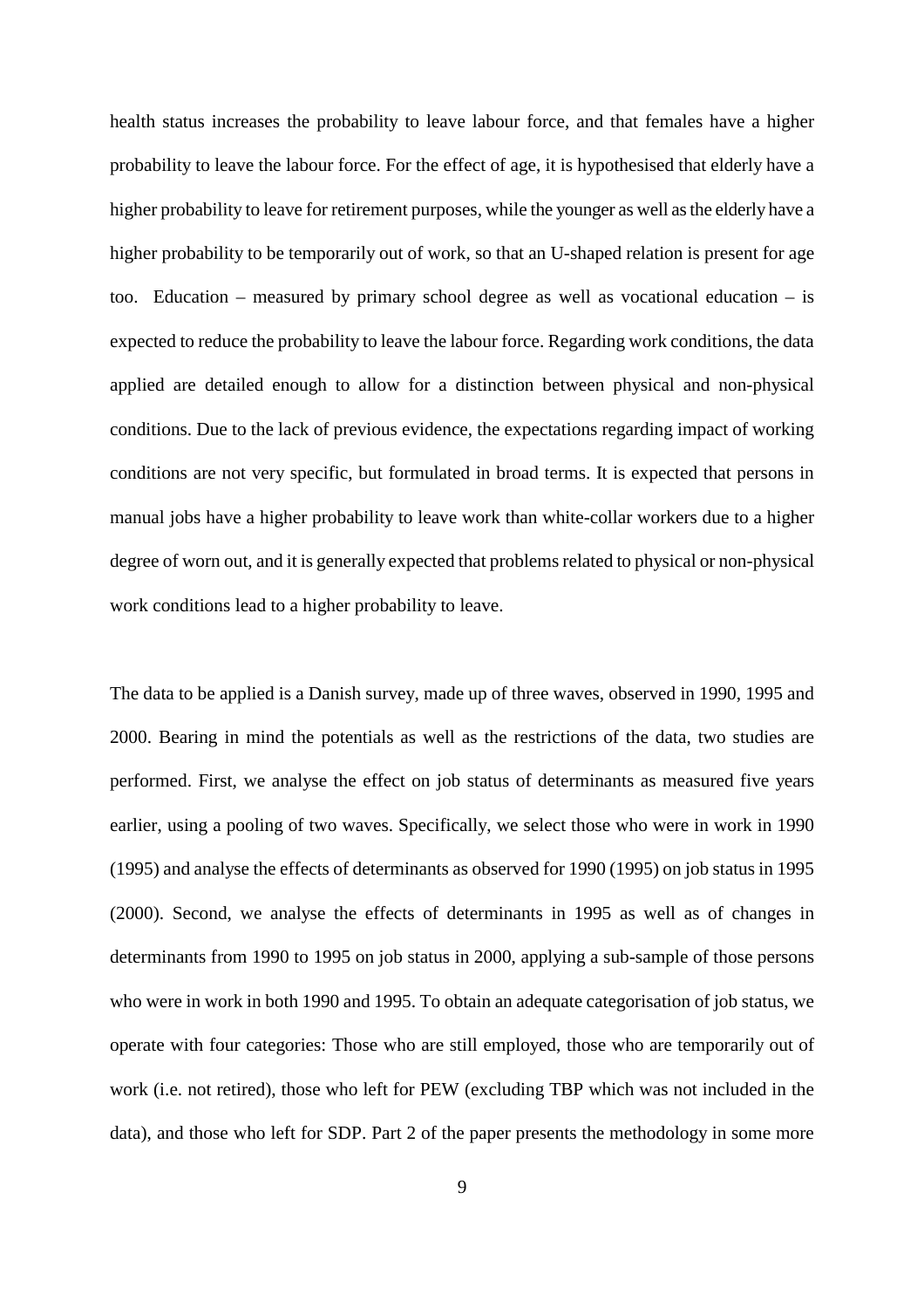details, while the data are presented discussed in Part 3. The results obtained are presented in Part 4, and the study is rounded off by some general conclusions in Part 5.

## **2. Methodology.**

In accordance with utility theory (see for example Siddiqui, 1997), the model to be applied is a multinomial logistic regression model (Long, 1997; Greene, 2003). The model specifies

(1) 
$$
p(y_i=m | x_i) = exp(x_i\beta_m) / \sum_{j=1..J} exp(x_i\beta_j), m=1..J, i=1,..,n
$$

where  $\mathbf{x}_i$  is the vector of covariates for respondent *i*,  $\beta_m$  the coefficient vector for choice *m*, and *J* the number of choices, with the standardization  $\beta_1 = 0$ , as the first choice is considered to serve as a reference choice. Throughout, we will apply a model with *J*=4 choices (still employed, temporarily out, PEW retired, SDP retired) and report coefficients for the last three choices, so that 'still employed' is assumed to be the reference choice. Apart from the coefficients and their significances, we report Chi-Square (Wald type) tests for significance of each covariate and Chi-Square (Likelihood Ratio type) tests for joint significance of covariates measuring work characteristics.

As the data include three waves, two models are considered. The first model specifies job status at time *t* to be determined by characteristics at time *t*-5 (*t*=1995, 2000), i.e.

(2) 
$$
p(y_{it} = m | x_{i,t-1}) = exp(x_{i,t-5}\beta_m) / \sum_{j=1..J} exp(x_{i,t-5}\beta_j)
$$
,  $m=1...J$ ,  $i=1,..,n_t$ ,  $t=1995,2000$ .

To account for structural differences between the 1995 and the 2000 cohort, a dummy for the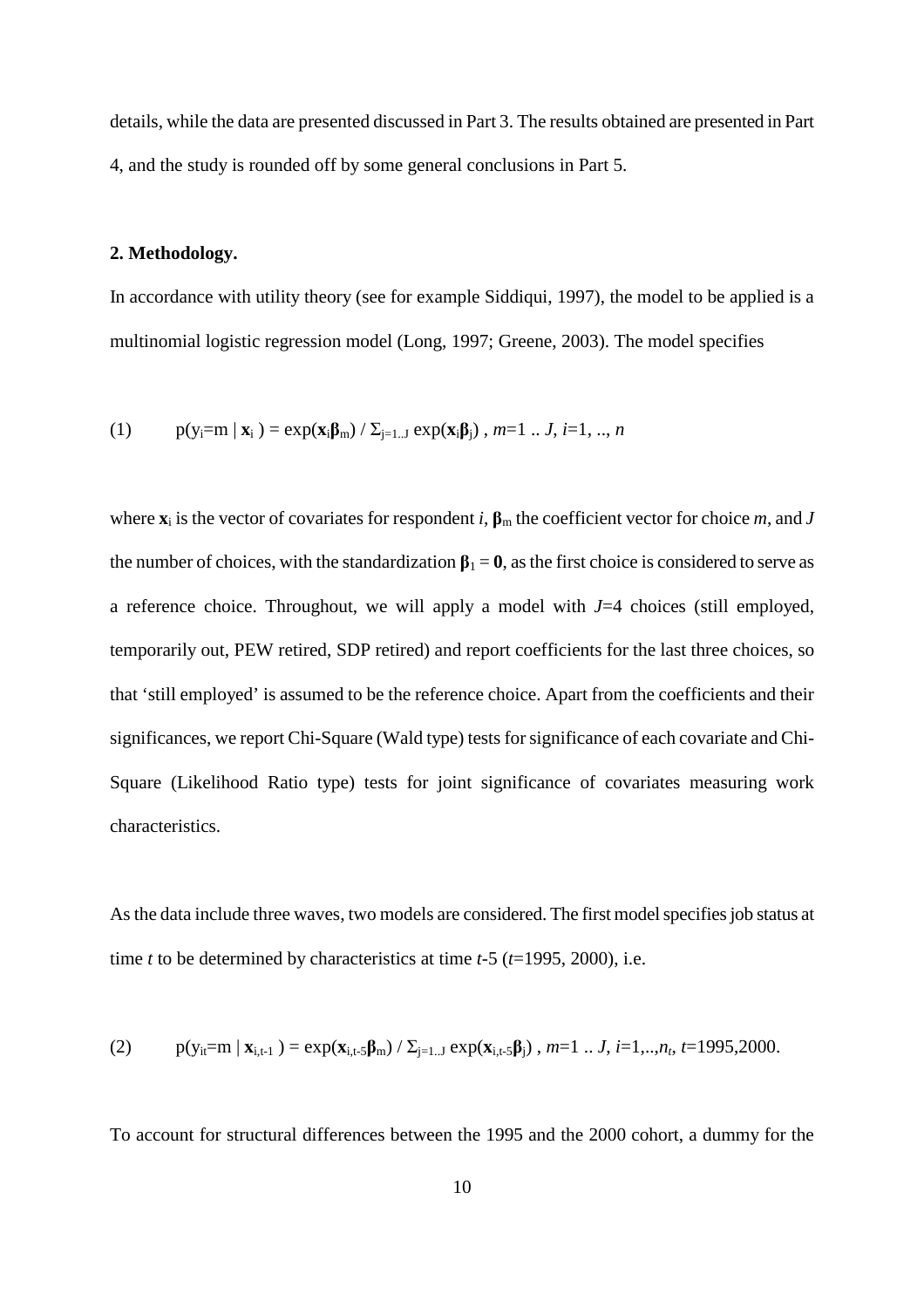2000 cohort is included. The pooling of the two surveys is advantageous by making the most efficient use of the available data, as a maximal number of observations can be included in the regression. On the other hand, a disadvantage of the pooled regression is that it does not enable analyses of effects of changes in determinants.

The second model to be applied analyses the effect on job status in 2000 of determinants in 1995 as well as the change in determinants from 1990 to 1995. This model is on the form (1), with the extension that the changes of determinants are included in **x**i. Opposed to the pooled regression, this model has the advantage of enabling analyses of the effects of changes in determinants. This advantage, however, comes at the cost of efficiency in exploitation of the available data, as a much smaller set of observations can be included in the regression.

The application of lagged characteristics in the analyses has at least tw reasons. First, work characteristics must, per construction, be observed in lagged form, as they are registrated only for those who are in work. Second, it facilitates a proper cause-response specification. Thus, the effect of income should naturally be specified on future planned work status. Third, problems related to endogeneity are – at least partly – circumvented. This especially covers the outstanding problem of endogeneity between health and work status as discussed by for example Kerkhof et al. (1999). On the other hand, endogeneity caused by common unobservable variables as pointed out by Siddiqui (1997) is not fully captured, if such relationships are of a permanent nature.

## **3. Data**

Data for the "Work Environment Cohort" were collected in three rounds in 1990, 1995 and 2000. 9700 persons from the age of 18 and above were randomly selected in 1990 from the Central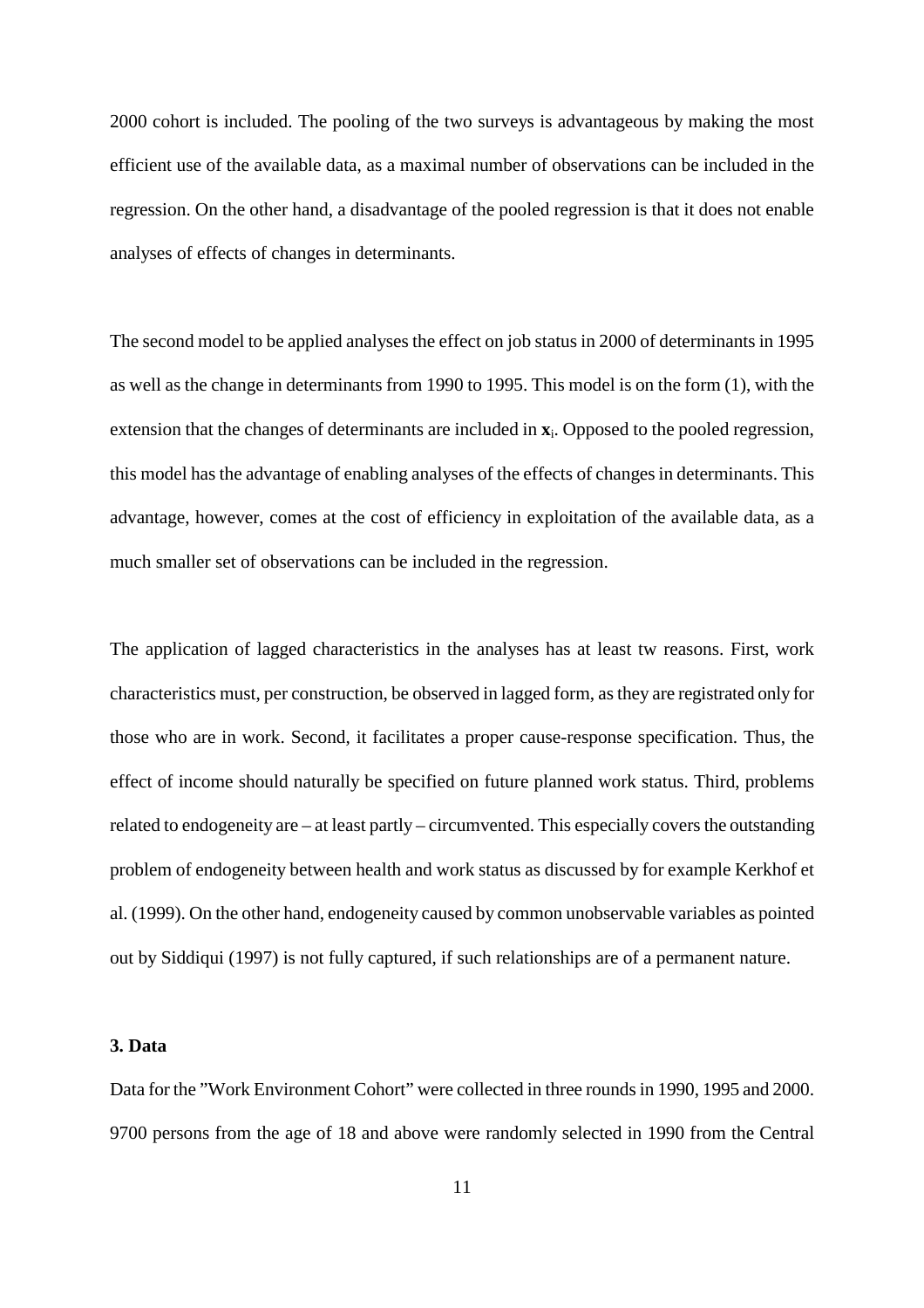Person Resister. In 1995 and 2000 additional 2124 young persons (18-22 years old) and 498 immigrants (23-69 years old who did not live in the country 5 years before) were added to the cohort. The 2000 study included a gross number of 12,322 persons of which 885 died or left the country during the 10 year period. Hence, 11,347 were selected for interview in 2000. A total of 8,937 persons were eligible for interview in all three rounds, and of these 5721 participated in all three rounds. Response rates were 90, 80 and 75% respectively in the three rounds. It should be noticed that there is no perfect correspondence between those who were on the labour market as either wage earner or self-employed in the three rounds for various reasons (young persons enter, older leave the labour market, and some left temporarely). Thus, only 2857 persons had the status of wage earners in all three rounds (Burr, 2002). The data were further supplied with register information from Statistics Denmark on income. Table 2 shows information on the total number of persons participating in each of these three waves subdivided according to participation in one, two or all three waves.

#### (table 2)

As described above, two analyses are performed. Data for a pooled multinomial logit are obtained by pooling those who were employed in 1990 (1995) and who participated in the survey five years later. The dependent variable is work status in 1995 (2000), coded with four non-overlapping levels (employed, temporarily out, PEW, SDP). The explanatory variables include a number of personal characteristics and workplace characteristics in 1990 (1995). Data for the second analysis measuring effect on job status in 2000 of 1995 determinants and 1990-1995 changes in determinants are obtained by selecting those who were in work in 1990 and 1995, and who participated in 2000. An overview of the variables used for the two analyses together with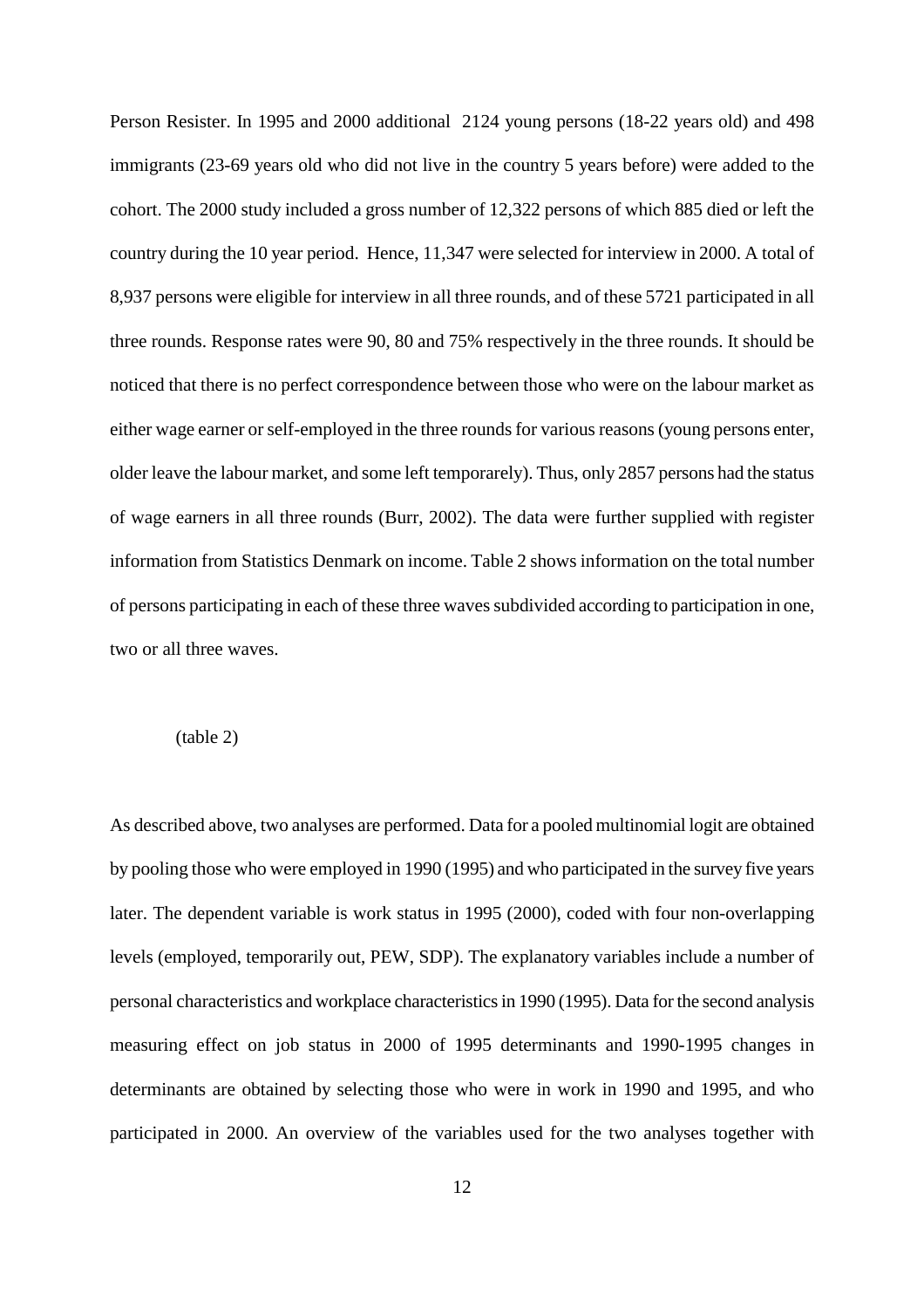descriptive statistics for the surveys applied is provided in Table 3.

$$
(table 3)
$$

Health was defined from the familiar five-level Self-Assessed Health (SAH) question. We applied the 15D coding of the health levels derived by Lauridsen et al. (2004).

#### **4. Results**

Table 4 presents the multinomial logit regression of work status explained by characteristics five years earlier. The regression is based on a data set obtained by pooling the 3853 respondents who were working in 1990 and for whom work status were known in 1995 with the 3773 respondents who were working in 1995 and for whom work status were known in 2000.

(table 4)

The first part of the table presents the model including only health and socio-demographic characteristics, while the second part further includes workplace characteristics. Regarding effects of health and socio-demographic conditions, the results are largely unaffected by inclusion of workplace characteristics, showing that interactions between the former and the latter are only marginal. Negative impacts of health are found on the probabilities for being temporarily out of work as well as leaving for PEW and SDP. This confirms the expectation that people in good health have a higher probability to stay in work. Significant and non-linear effects of age are further found, as the probability to be temporarily out of work is lowest around an age of 41.3, so that the probability is higher for the younger and the elder. A similar peak around the age of 35 is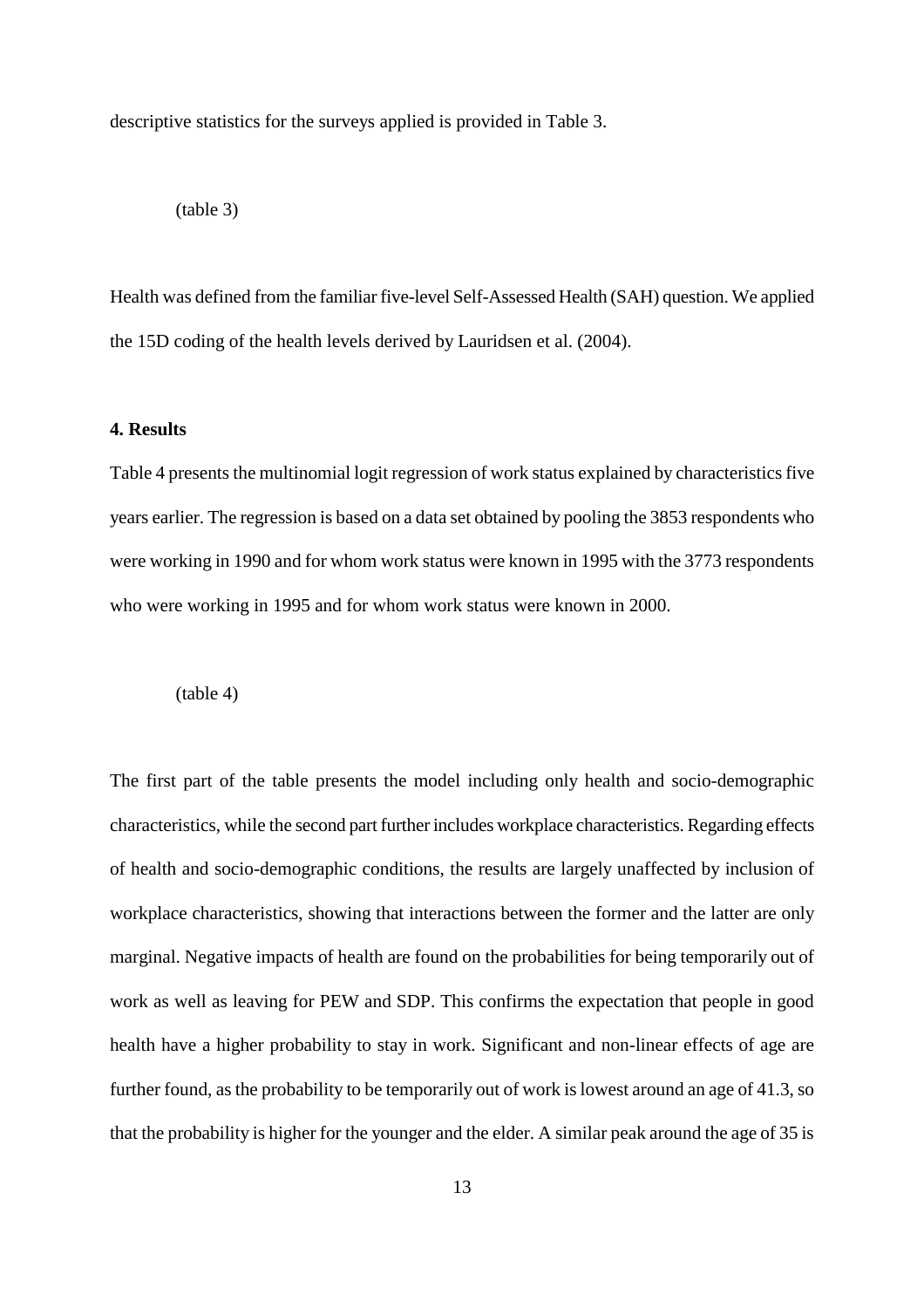found for PEW. Keeping in mind that this opportunity is only available for those elder than 60, this is merely an indication that the probability to leave for PEW is accelerating with age rather than increasing linearly. The probability to leave for SDP is seen to be maximal around an age of 58.8 and reduced for the younger and the elderly. For the elderly, this may be explained with the presence of alternative retirement forms, while the lower probability for the younger is related to their relatively better working abilities. For income, a negative top is found for the probabilities to be temporarily out of work and leaving for SDP, thus indicating that these probabilities are decelerating rather than falling linearly with income. For PEW, a top is found around an income between 190.000 DKK and 230.000 DKK. This indicates that the probability to leave for PEW is highest for those with an intermediate income and lowest for those with high and low incomes. These results for income seem to confirm the expectation that the lowest and the highest wealth groups are less likely to work than those in the middle groups, but also illustrate that the reasons for being out of work are different for these two groups. As expected, females have significantly higher probabilities for being temporarily out of work as well as leaving for PEW and SDP. Number of years in school – 8-9 years as well as 10-12 years compared to 7 years or less - reduces the probability to leave for SDP, but does not impact the probabilities to leave work temporarily or for PEW. Medium vocational education reduces the probability to leave for SDP, but does not impact the probabilities to leave temporarily or for PEW. Long vocational education does not seem to have any effect. These effects are in accordance with the expectations.

Turning next to the influence of non-physical workplace characteristics, the Chi-Squares for the single variables indicate that several of them significantly impact work status. This is especially the case for being white-collar and union member  $(p<0.01)$ , but also for influence on decisions, job satisfaction and learning new on job ( $p<0.05$ ) and partly for being public employed, having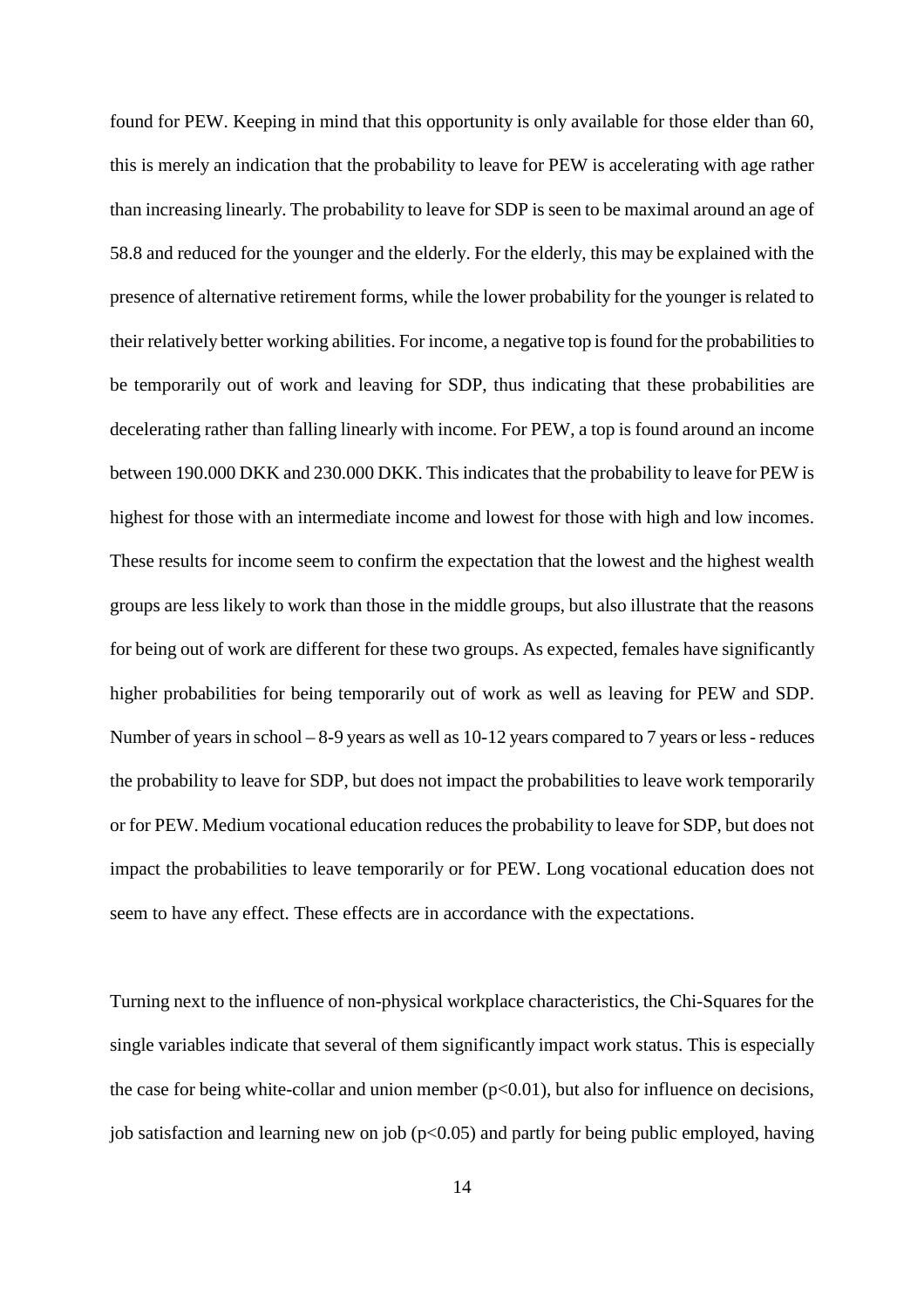supportive colleagues and fearing for ability to get new job  $(p<0.1)$ . In accordance with the expectations, being white-collar reduces the probability to leave temporarily or for SDP, while no significant effect is found for PEW. Alike effects are found for being public employed, but this is only significant for being temporarily out of work. Being a union member reduces the probability to leave for PEW, but increases the probability to leave for SDP. The latter effect may be explained by better knowledge about the SDP opportunities, which union members may possess. Concentration and self-decision do not seem to impact work status significantly. Having influence on decisions significantly reduces the probability to be temporarily out of work, but does not impact the probabilities to leave for PEW or SDP. Having a routine job does not affect work status. Having an alternating job increases the probability to leave for PEW, but this effect is very weak. Job satisfaction significantly reduces the probability to leave work temporarily as well as for PEW and SDP. Learning new on job significantly reduces the probability to leave work temporarily. Having an isolated work does not significantly affect work status, while communication with colleagues slightly reduces the probability to leave for PEW. Having supportive colleagues significantly reduces the probabilities to leave temporarily or for SDP, while having supportive seniors reduces the probability to leave for SDP. Fear of being unemployed or fear of job to be moved is unrelated to work status, while fear of being able to have a new job is significantly and positively related to later being temporarily out of work.

Regarding the physical workplace characteristics, the Chi-Squares of the single variables indicate that only exertion to hand vibrations is significant ( $p<0.05$ ). Turning to the detailed effects, only a few significant impacts are found. Hours per week significantly reduces the probability to leave for PEW, which indicates that this opportunity is used to a higher extent by those with part-time employment. Using PC or being exerted to loud noise does not significantly affect work status.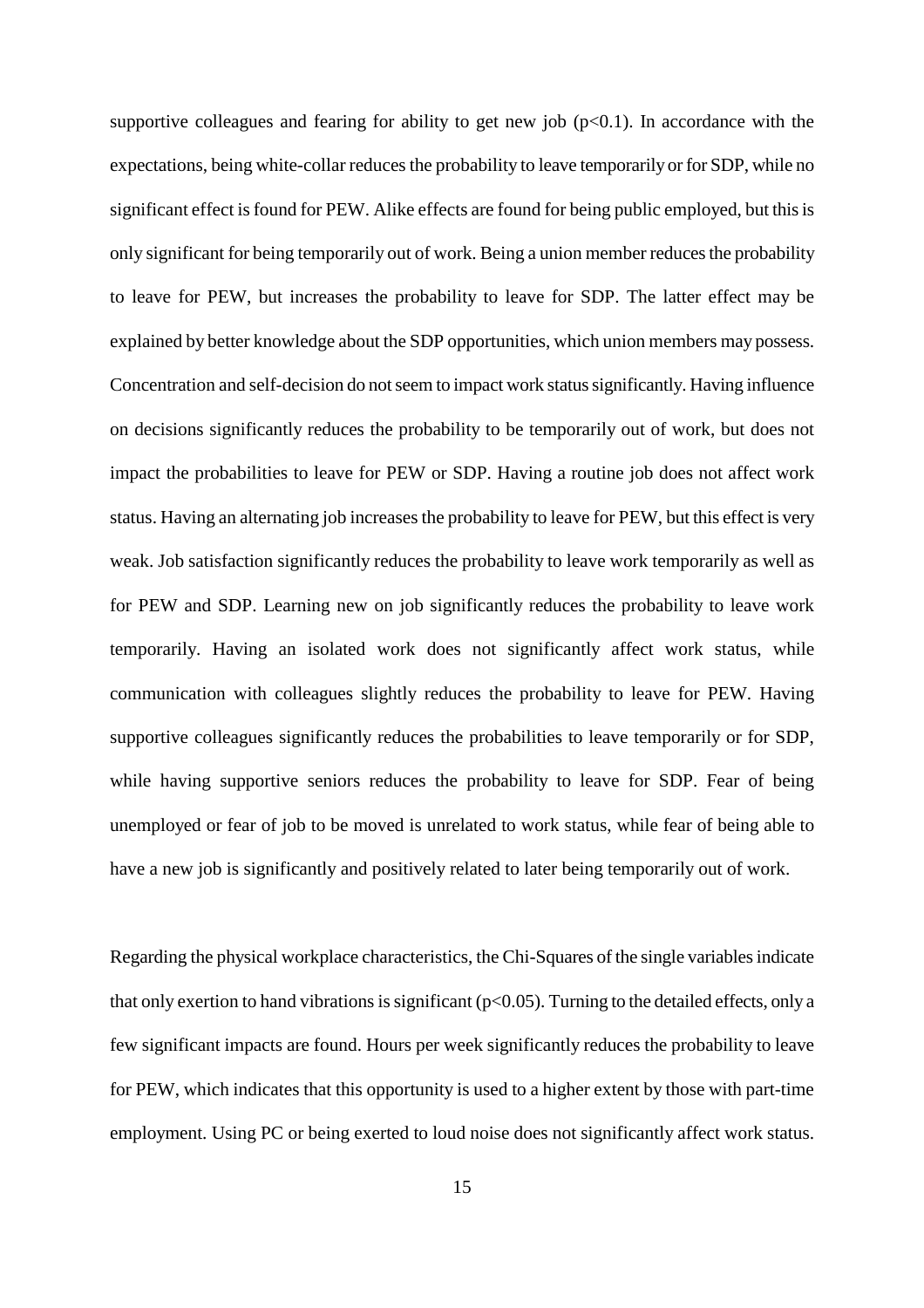Being exerted to hand vibrations affects the probabilities to leave work positively, and significantly so for PEW. Varying temperatures do not have significant impacts, while a positive but weakly significant effect is found for cold on the probability to leave work temporarily. A negative but weakly significant effect is found of exertion to bad light on the probability to leave for PEW. Finally, exertion to passive smoke, work accidents, sitting work positions, bend body and physically demanding work do not have significant impacts on work status.

To summarise, workplace characteristics only interact marginally with health and sociodemographic characteristics in the determination of work status. This implies that the effects of the latter can be properly evaluated without necessarily adjusting for workplace characteristics. Regarding the effects of workplace characteristics on job status, it is mainly non-physical characteristics which are significant, while the impacts of physical characteristics are only weak. Especially important non-physical workplace characteristics are being white-collar, being union member, influence on decisions, job satisfaction and learning new on work. The only physical workplace characteristics which seem to be of some importance are number of working hours and exertion to hand vibrations.

The results of the model for work status in 2000 explained by characteristics in 1995 and changes in characteristics from 1990 to 1995 are collected in Table 5. The multinomial logit regression is based on the 3073 respondents for whom work status in 2000 and determinants in 1990 and 1995 were known.

(table 5)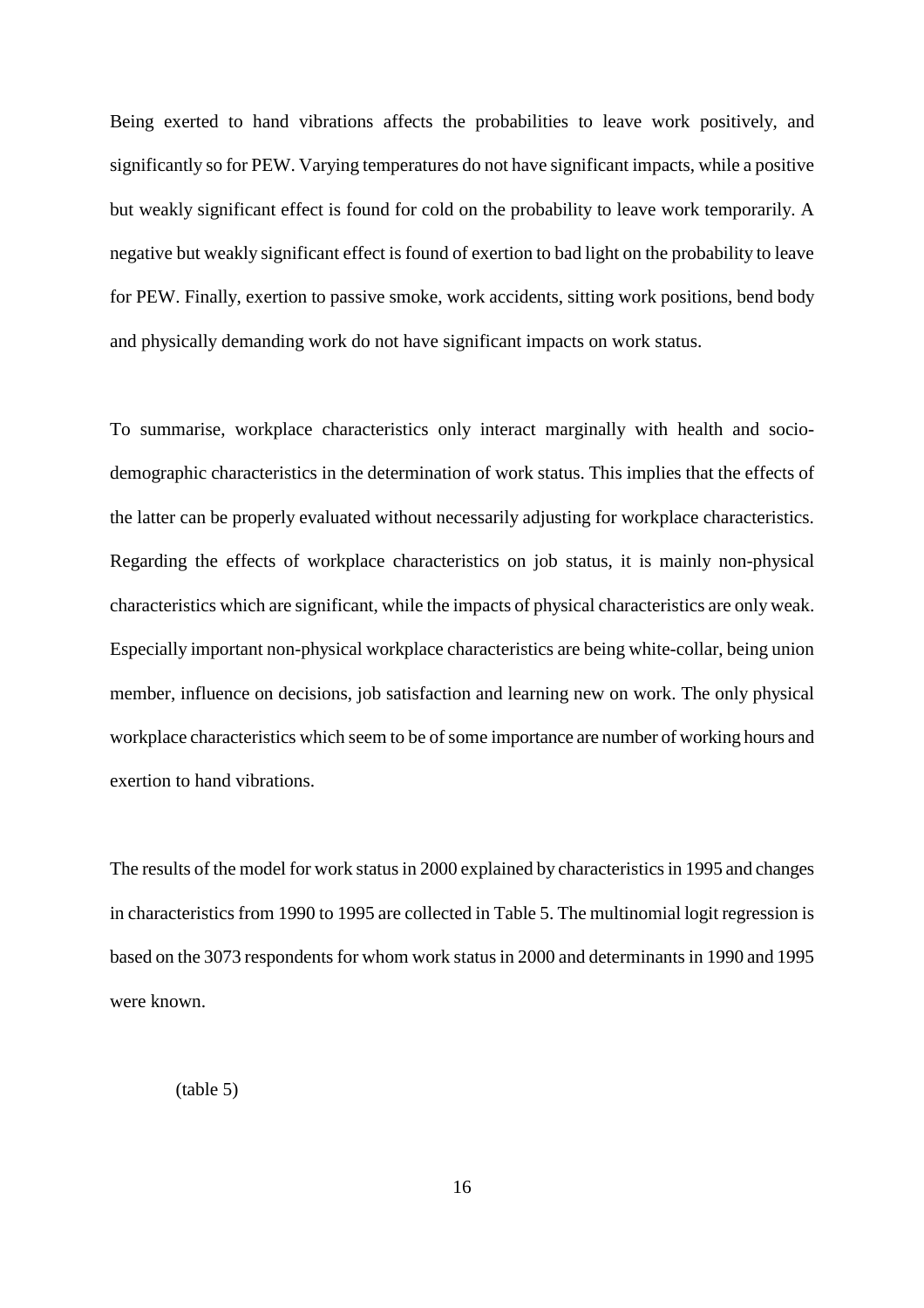Regarding the effects of levels of health and socio-demographic characteristics, these are mainly in accordance with the results from the pooled study. Being in good health in 1995 has a significantly negative effect on the probabilities to leave work temporarily or for PEW in 2000, no significant effect is seen for SDP. Opposed to this, health changes from 1990 to 1995 do not significantly affect work status in 2000. As an – although not significant - detail, it may be noticed that the effect of health on the probability to leave for SDP rather seems to be related to health changes than to level of health, i.e. SDP seems to be caused by sudden worsening of health status rather than by health status itself. This seems quite plausible as SDP were designed for those who are exerted to reductions in working abilities. For age, a peak is found around an age of 35 for the probability to be temporarily out of workforce, indicating that this probability is highest for younger and elderly individuals. For the probability to leave for PEW, the peak around an age of 29.5 is rather an indication of an accelerating effect of age on this probability. For SDP, the top around an age of 53 years indicate that the probability to leave for SDP is lowest for the younger and elderly. These effects of the age level are in correspondence with those obtained for the pooled study. Regarding the level of income, the probability to leave temporarily exerts a negative top, which indicates a decelerating effect of income on this probability. The top around an income of 210.000 DKK for PEW indicates that the probabbility to leave work for this option is lowest for those with low and high income, while the peak around 450.000 DKK for the probability to leave for SDP indicates that this probability is merely decelerating with income level. Again, these effects are in accordance with those reported for the pooled study. Opposed to these significant effects, changes in income from 1990 to 1995 do not seem to influence work status in 2000. The higher probabilities for females to leave for any of the options which were obtained in the pooled study are confirmed, but the effect is not significant for PEW. The effects of school and education are also confirmed, although only the negative impact of medium vocational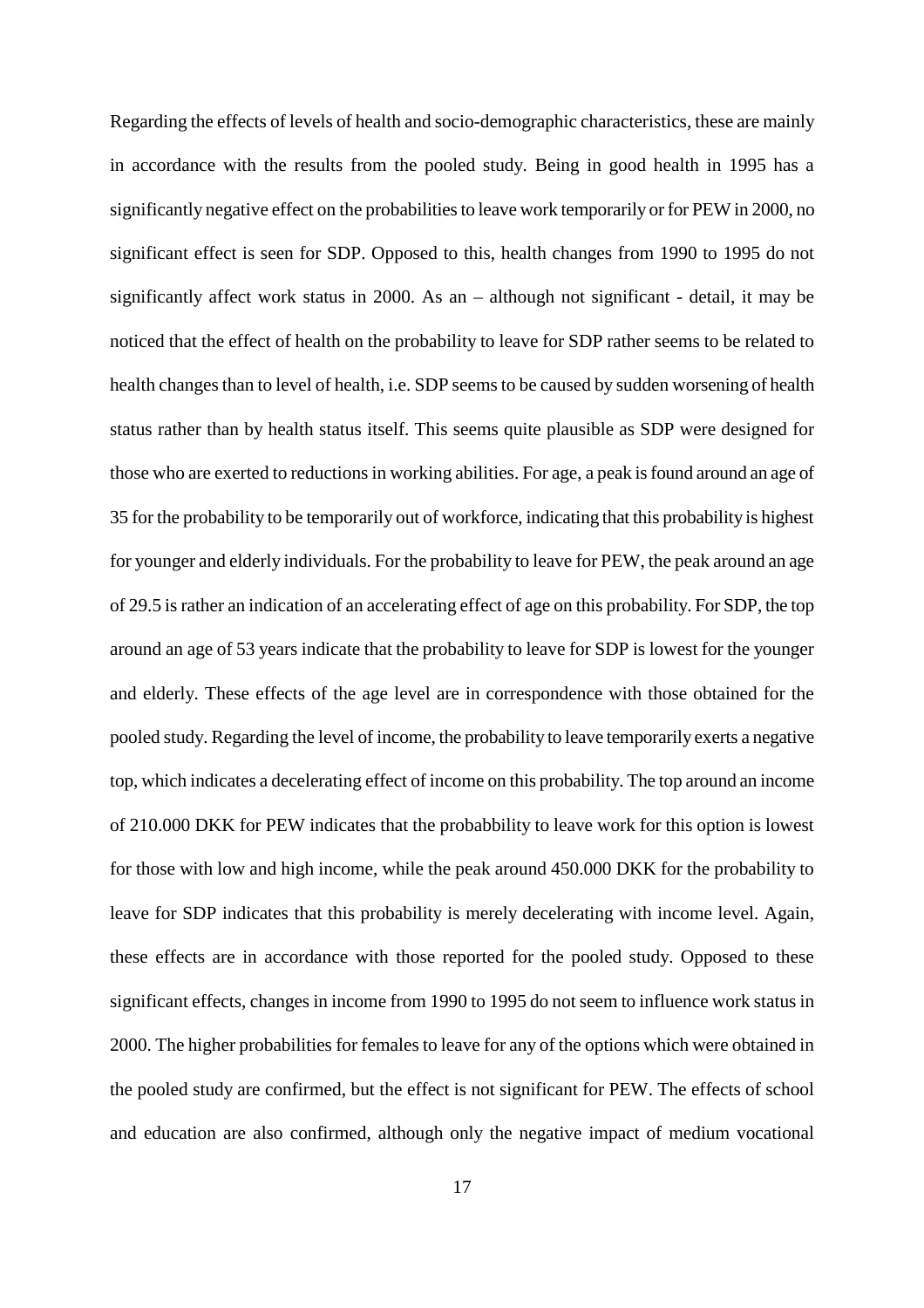education on the probability to leave for SDP is significant.

Regarding non-physical work characteristics, the Chi-Squares indicate that several of these are significant. This is the case for the 1995 levels of being white collar, being union member, fear for move of job, and partly for being public employed, having influence on decisions and communication with colleagues. For the changes in determinants from 1990 to 1995, significant impacts are indicated by the Chi-Squares for union membership, requirement of concentration, having supportive colleagues and fearing move of job. Being white-collar significantly reduce the probabilities to leave work temporarily and to SDP, while changing status to be white-collar significantly reduces the probability to leave for PEW. Being public employed reduces the probability to leave for SDP, while changing to public employment reduces the probability to leave for PEW. Being a union member increases the probability to leave for SDP, while becoming a member of a union between 1990 and 1995 reduces this probability. Another significant effect of becoming a union member is that the probability to leave for PEW increases, presumably because the admittance to PEW is linked to membership of an Unemployment Insurance Fund, which in turn is frequently in practice linked to union membership. Increasing request of concentration has significantly positive effects on leaving work temporarily or for SDP. Having a high level of self decision on work increases the probability to leave for PEW. Influence on decisions significantly reduces the probability to leave temporarily, but increasing influence seems to have a positive (although marginally significant) effect on this probability. Having a routine job does not affect work status, but increasing routine seems to affect the probability to leave for PEW negatively. This effect is relatively strong ( $p<0.05$ ), but it is not quite intuitive. A potential explanation is that increasing routine may lead to less stress and thus to less desire of leaving work. Neither level nor change in having an alternating job seems to impact work status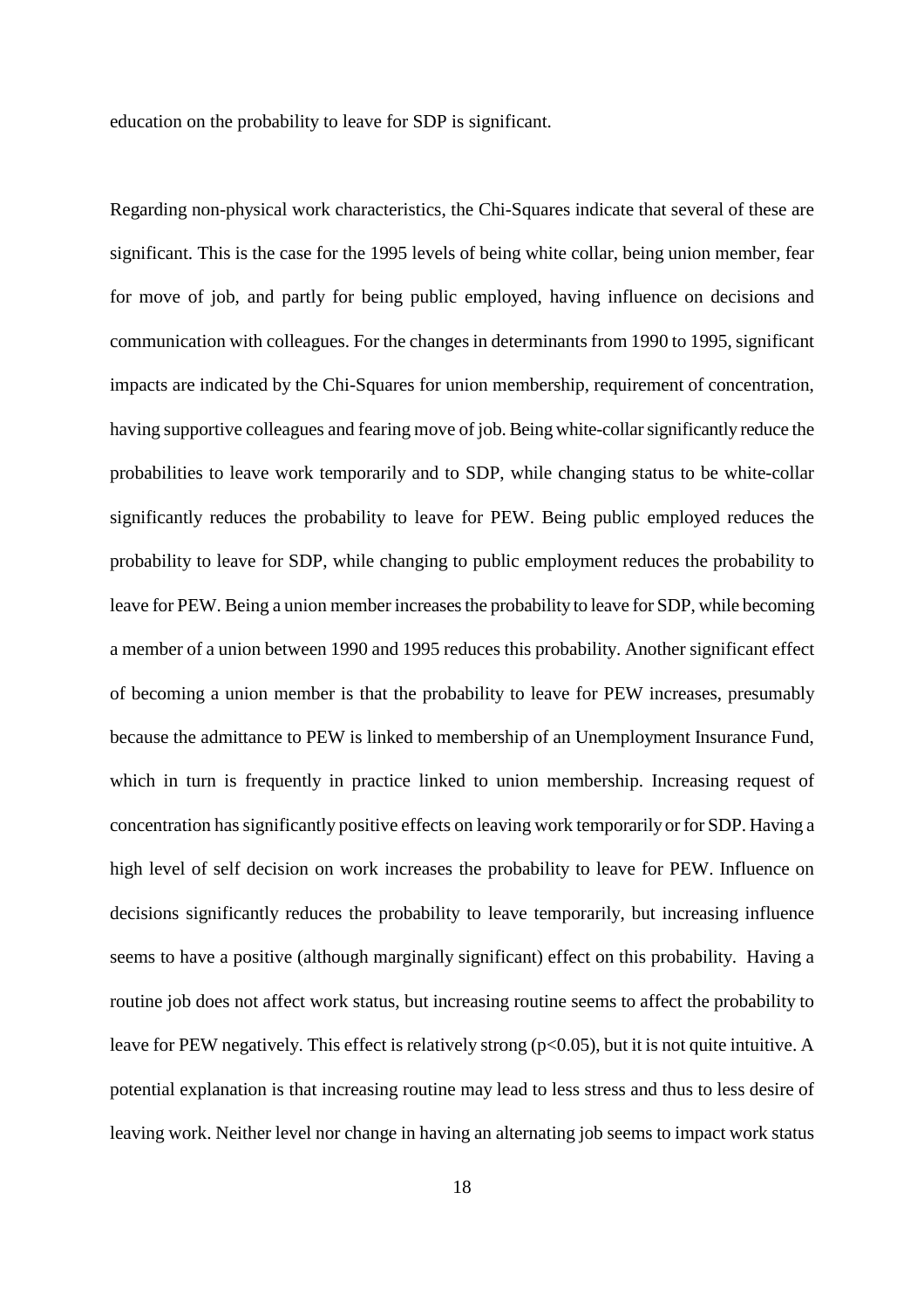significantly. Job satisfaction has a weak negative impact on the probability to leave work temporarily  $(p<0.1)$ , but change in job satisfaction does not exert any influence. Learning new has a weak negative effect on the probability to leave for PEW ( $p<0.1$ ), while no effects are caused by change in this variable. Working isolated reduces the probabilities to leave, and the effects are significant for leaving temporarily and for PEW. Opposed to these, the influences of increasing isolation are positive, even though the effect is only weakly significant for  $PEW (p<0.1)$ . Having communicative colleagues reduces the probabilities to leave work, but the effect is significant only for the SDP alternative, while the changes in this variable do not have significant effects on work status. Neither supportive colleagues nor the change in this variable have any significant effects. Having supportive seniors significantly reduces the probability to leave for SDP, while a change to having supportive seniors reduces the probability to leave for PEW. Fear of unemployment and fear of having new job do not exert any level or change effects on work status. Fearing move of job significantly increases the probabilities to leave for PEW as well as SDP, but if this fear occurred recently, then these effects are significantly reduced.

Turning to the physical workplace characteristics, there is some further evidence of influence than for the pooled study. The Chi-Squares indicate significant influence on work status in 2000 by levels in 1995 of exertion to cold, bad light and physically demanding work ( $p<0.05$ ), while a weak effect is found by bend body  $(p<0.1)$ . Regarding changes in characteristics from 1990 to 1995, the Chi-Squares only indicate significance of bend body (p<0.01). Considering the effects for the single choices, no significant effects are found for working hours, using PC or exertion to loud noise or hand vibrations. Exertion to varying temperatures has a weak positive effect on the probability to leave for PEW  $(p<0.1)$ . Exertion to cold significantly reduces the probability to leave for PEW, while increasing exertion to cold reduces the probability to leave for SDP. These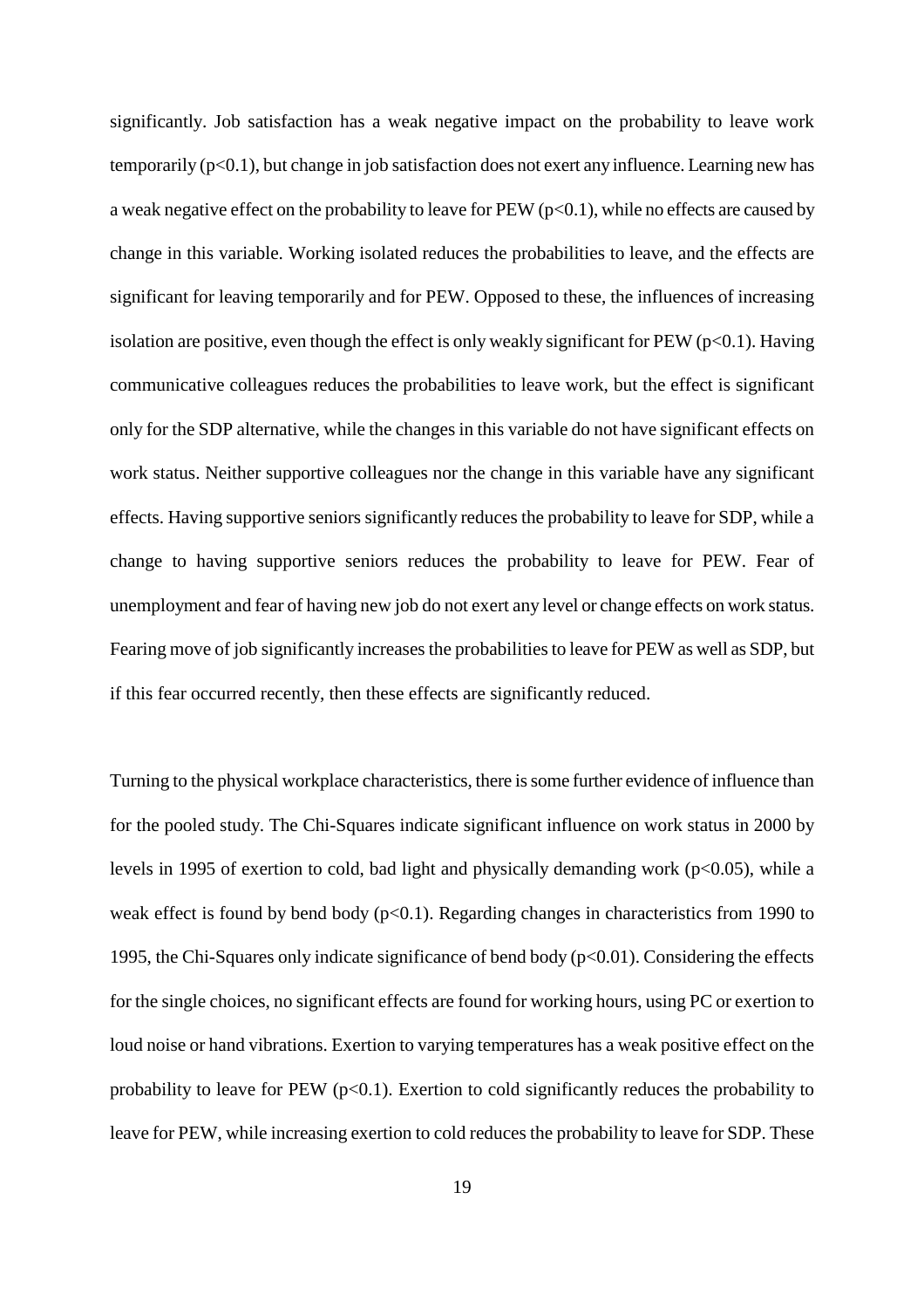effects, which are not as expected, seem to indicate that people with the poorest work conditions are those who are least equipped with opportunities for leaving work. An alike negative effect – and with an equivalent potential explanation – is seen for exertion to bad light on the probability to leave for PEW, although this effect is partly outperformed by a positive effect of increased exertion to bad light. No significant effects are found from exertion to passive smoke or sitting positions. For work accidents, a weak negative effect of the change is found on the probability to leave temporarily (p<0.1). This implies that a recent work accident reduces the risk of loosing job. Exertion to bend body significantly reduces the probability to leave for SDP, while a recent increase in this exertion has a positive effect of approximately same magnitude. Having a physically demanding work increases the probability to leave for SDP, but this effect is partly outperformed if the physical demand occurred recently.

A few concluding remarks regarding effects on work status of levels versus changes in determinants are relevant. Regarding health and income, it was found that levels matter but not changes. For non-physical work characteristics, the effects were mostly as expected and correspond to intuition. The effects of physical work characteristics, on the other hand, are weaker and somewhat more mixed. Some of the effects reported seem to indicate that those with the poorest physical work conditions are those who are least endowed with opportunities to leave work. Finally, some of the effects were contra-signed, i.e. the level and the change of these characteristics had opposite signed effects on probabilities to leave work, so that the effects of the 1995 level of the characteristics are more or less outperformed if a change occurred in the characteristics between 1990 and 1995.

#### **5. Conclusion**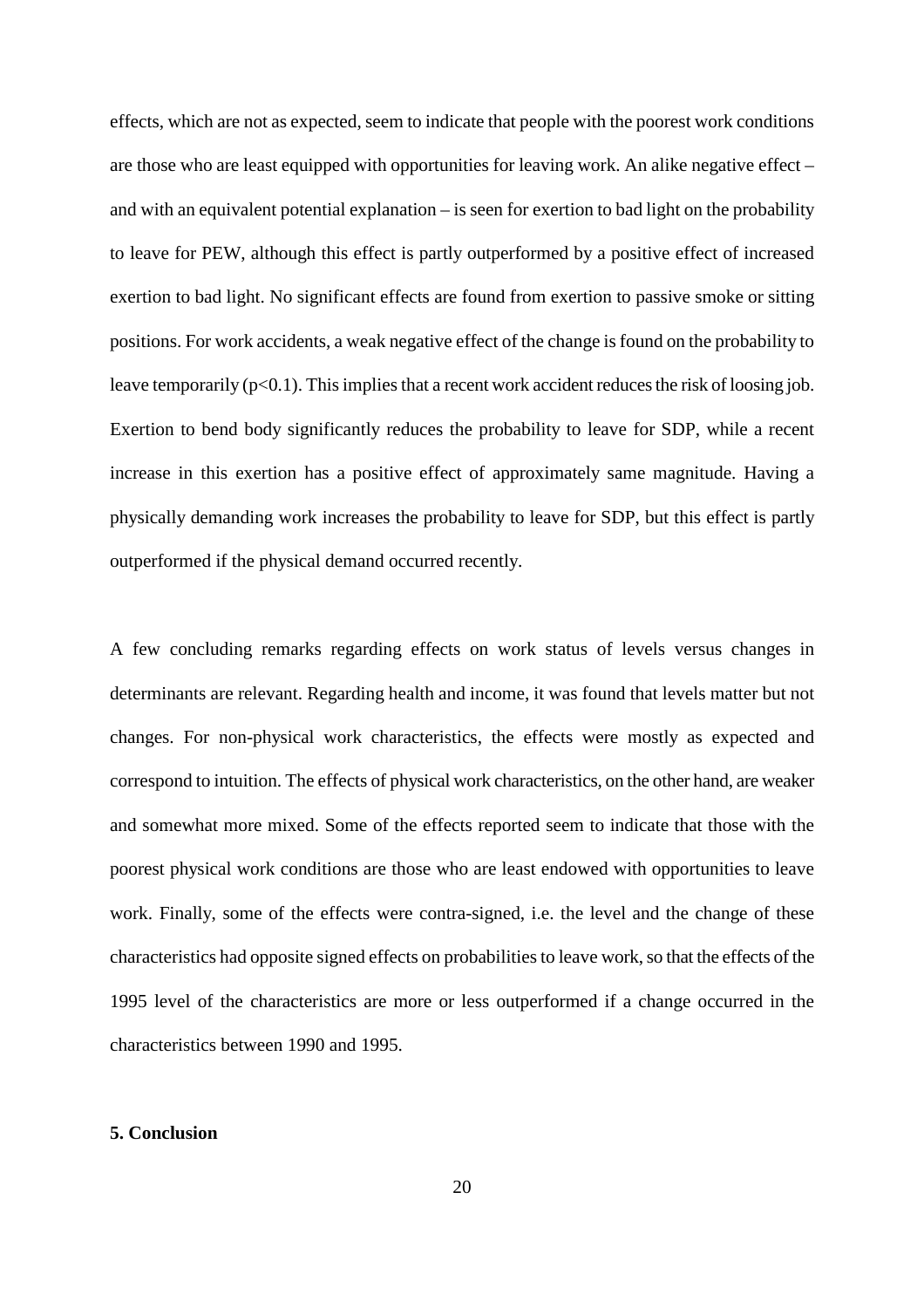The impact of work conditions on probabilities to leave work, as well as the modifying effects of accounting for work conditions when analysing effects of other characteristics, were analysed. Results obtained regarding effects of other characteristics, including health, income, age and gender, were found to be unaffected by inclusion of work conditions as controls.

Regarding direct effects of work conditions on probabilities to leave work, it was found that job characteristics as well as their change over time mattered for probabilities to leave. It was further found that especially non-physical work conditions influenced. Among these, being white-collar, union membership, having supportive seniors and fear of job move were especially important factors. For physical work conditions, evidences of impact on probabilities to leave were relatively weak. Some of these even indicated that those with the poorest working conditions have lower probabilities to leave work. This may be due to a lower endowment among those with the poorest jobs of abilities to leave work.

For non-work characteristics, evidence of previous studies were largely confirmed, but also enhanced. It was confirmed that being in good health reduces all probabilities to leave work, while changes in health over time did not show significant effect. It should, though, be mentioned that there seemed to be some indication that the probability to leave work for SDP were impacted by recent health changes rather than by health status. Even though this indication was not significant, it is in correspondence with the intentions behind the SDP arrangement. Income exerted decreasing impacts on the probabilities to leave work temporarily or for SDP. A U-shaped income relation was found for PEW, as those with the lowest and highest income had the lowest probability to leave for PEW. Thus, the ability to benefit from the PEW arrangement seems to be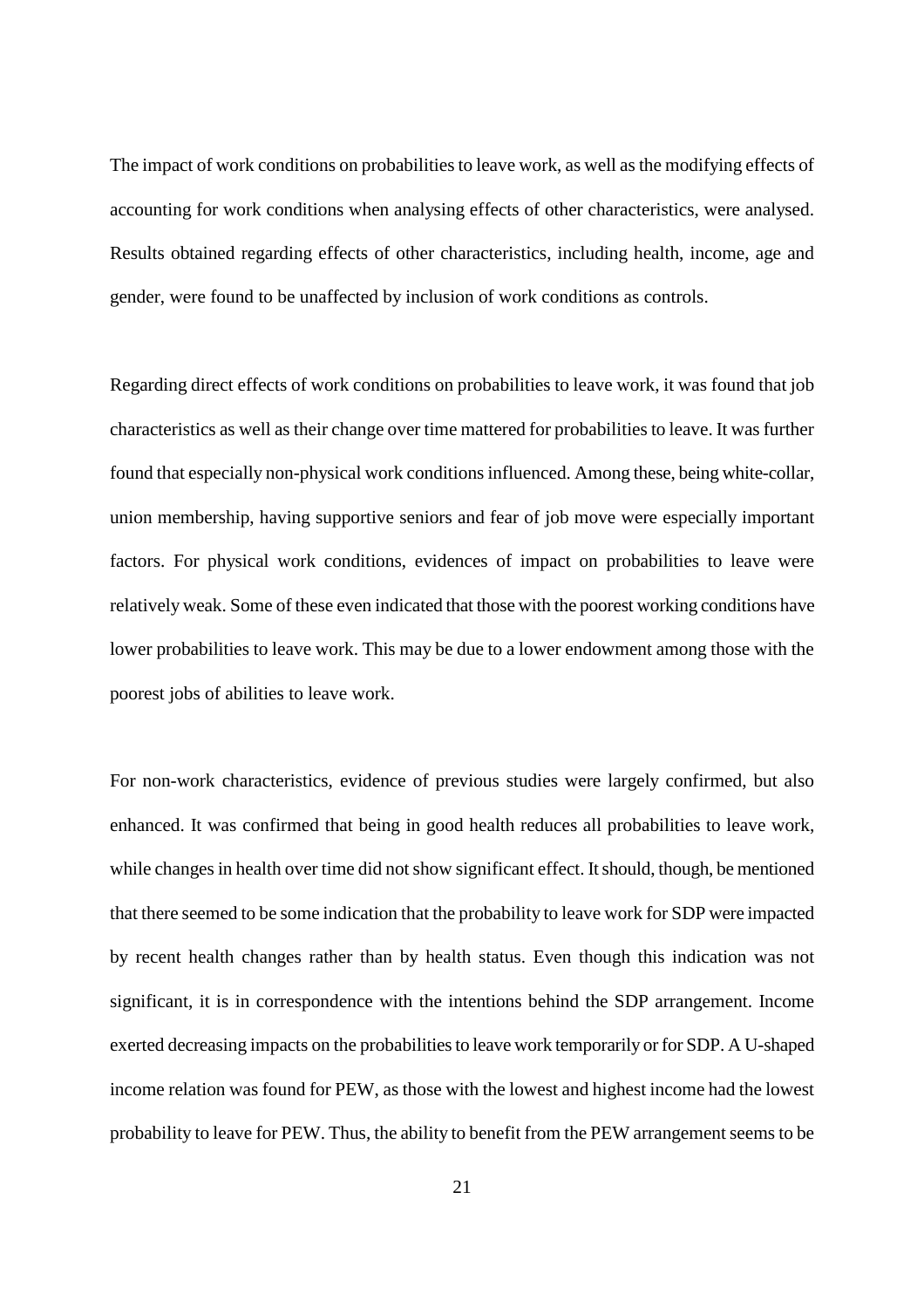relatively low among the low-income groups. No effects on probabilities to leave work were found of changes in income. Regarding effects of age, the probability to leave for PEW increased with age, which is – per definition – not surprising. Of more relevance, U-shaped relations were found for age, as the probability to leave temporarily were highest for the younger and the elderly, while the probability to leave for SDP were lowest for these groups. It was further confirmed that females showed higher probabilities to leave work temporarily as well as for PEW and SDP. Finally, it was confirmed that school and education reduced the probability to leave work.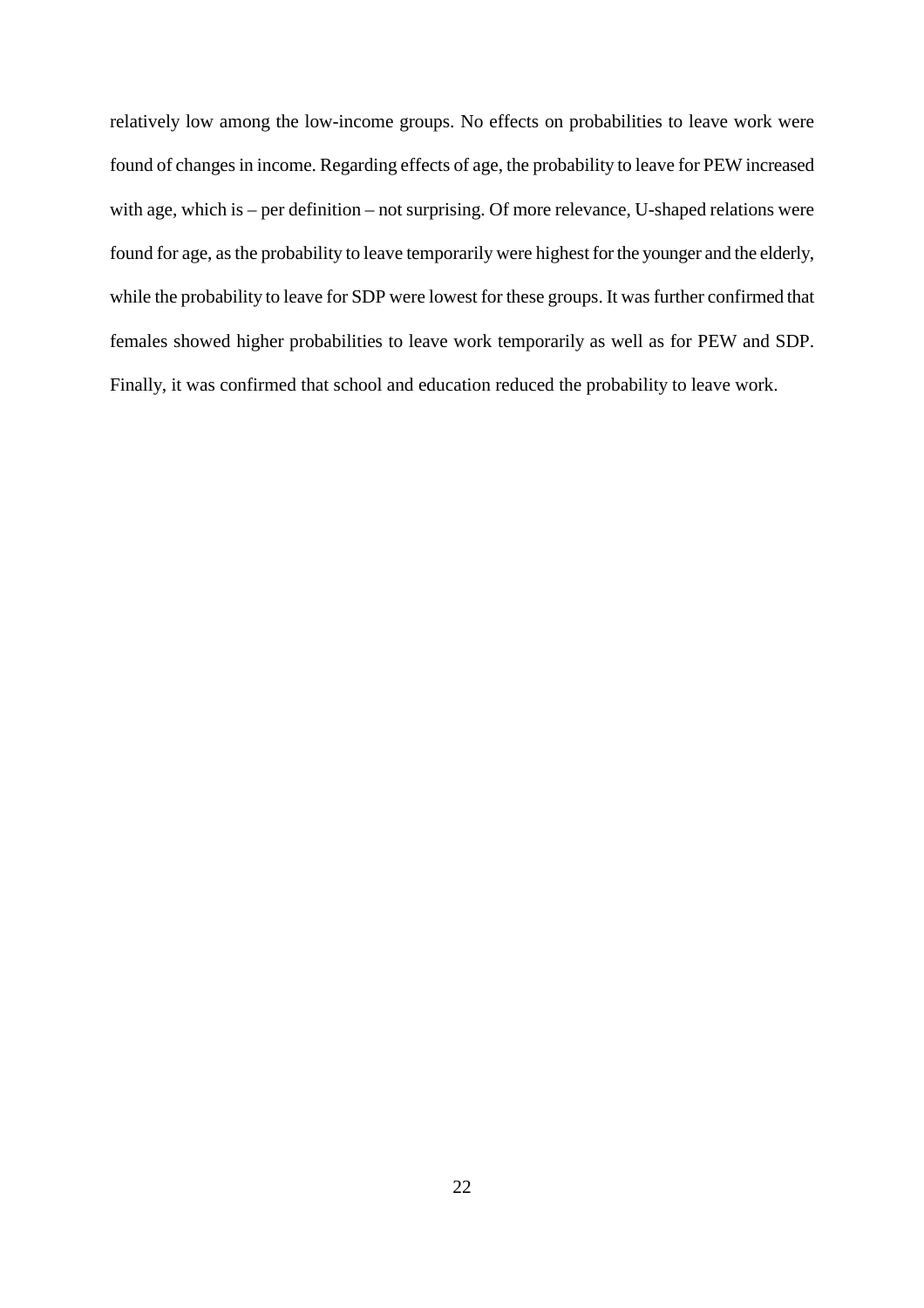#### **References**

Balslev S, Kappel J, Münter TE, Roos M 2001. *Arbejdsløsghedsforsikring og efterlø*n [Unemployment Insurance and Post Employment Wage]. Copenhagen: Thomson/Gad Jura.

Banks J, Blundell R, Disney R, Emmerson 2002. *Retirement, Pensions and the Adequacy of Saving: A Guide to the Debate*. Briefing Note 29, London: Institute for Fiscal Studies, www.ifs.org.uk/pensions/bn29.pdf .

Banks J, Casanova M 2003. Work and retirement. In M Marmot, J Banks, R Blundell, C Lessof, J Nazroo (eds.) *Health, wealth and lifestyles of the older population in England: The 2002 English longitudinal study of ageing*. ELSA, http://www.ifs.org.uk/elsa/report.htm .

Berkovec J, Stern S 1991. Job Exit Behaviour of Older Men, *Econometrica* 59: 189-210.

Bingley P, Lanot G 1996. *Danish Private Sector Wage Policies and Male Retirement Decisions*, memo, Aarhus (Denmark), Centre for Labour Market and Social Research.

Blau D 1994. Labor Force Dynamics of Older Men, *Econometrica* 62: 117-56.

Burr H, Bach E, Borg V, Villadsen E 2002. *Arbejdsmiljø i Danmark* [Work Environment in Denmark] 2000. København: AMI.

An MY, Christensen BJ, Gupta ND 2004. Multivariate mixed proportional hazard modelling of the joint retirement of married couples, *Journal of Applied Econometrics* 19:687-704.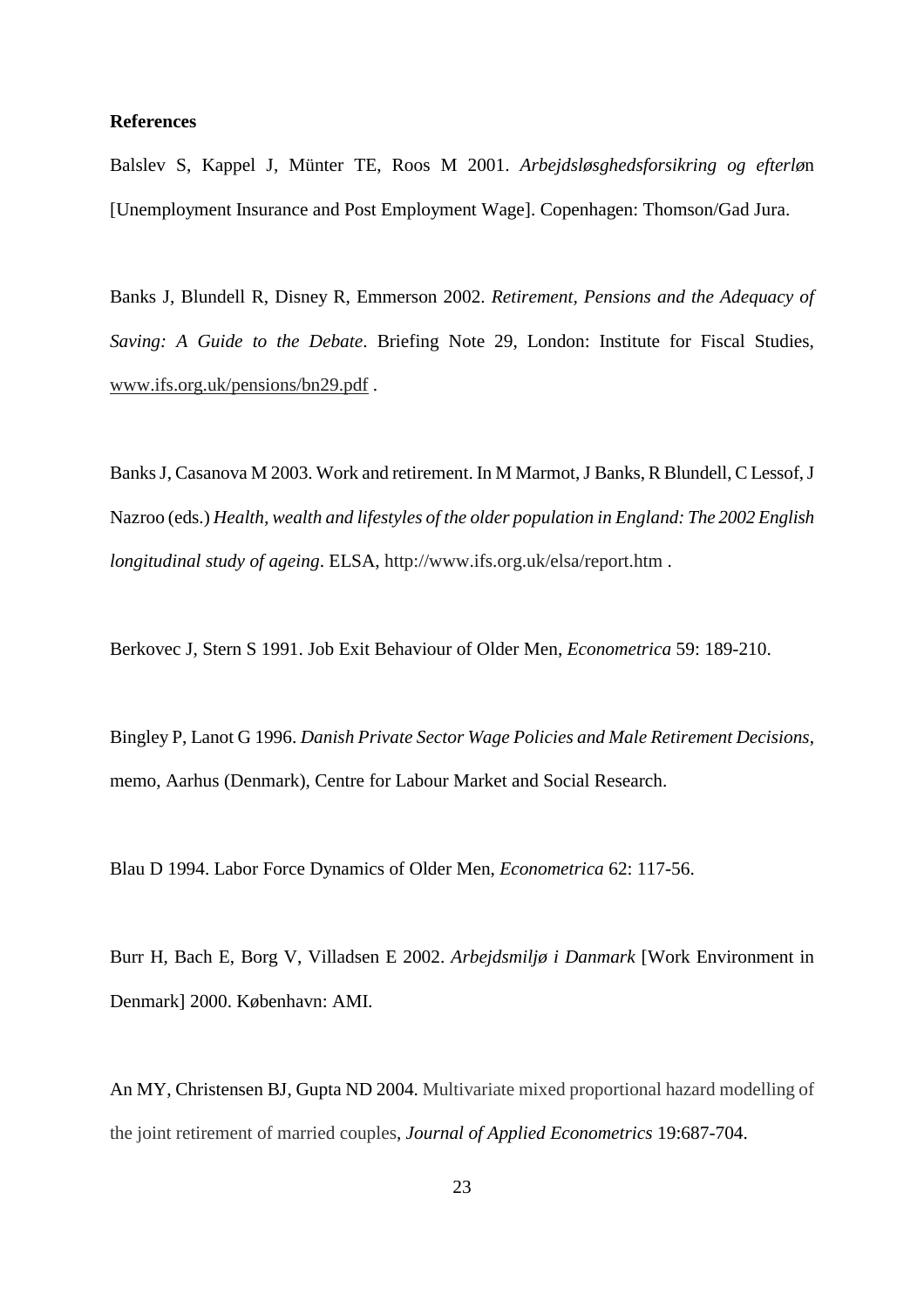Danø A, Ejrnæs M, Husted L 1998. *Gender Differences in Retirement Behaviour*, AKF, Copenhagen.

Disney R, Hawkes D 2003. Why has unemployment recently risen among older workers in Britain? In R Dickens, P Gregg, J Wadsworth (eds) *The Labour Market under New Labour: The State of Working Britain II*, Basingstoke, Palgrave.

Greene W 2003. *Econometric Analysis, Fifth Edition*, New Jersey, Prentice-Hall.

Gustman A, Steinmeier T 1986. A Structural Model, *Econometrica* 54: 555-84.

Kerkhofs M, Lindeboom M, Theeuwes J 1999. Retirement, financial Incentives and health*. Labour Economics* 6: 203-227.

Larsen M, Gupta ND 2004. *The impact of Health on Individual Retirement Plans: a Panel Analysis Comparing Self-reported versus Diagnostic Measures*. Working Paper 04-7. Aarhus: Aarhus School of Business.

Lauridsen J, Christiansen T, Häkkinen U 2004. Measuring inequality in self-reported health – discussion of a recently suggested approach using Finnish data. *Health Economics* 13: 725-32.

Long J 1997. *Regression Models for Categorical and Limited Dependent Variables*, Thousand Oaks, SAGE.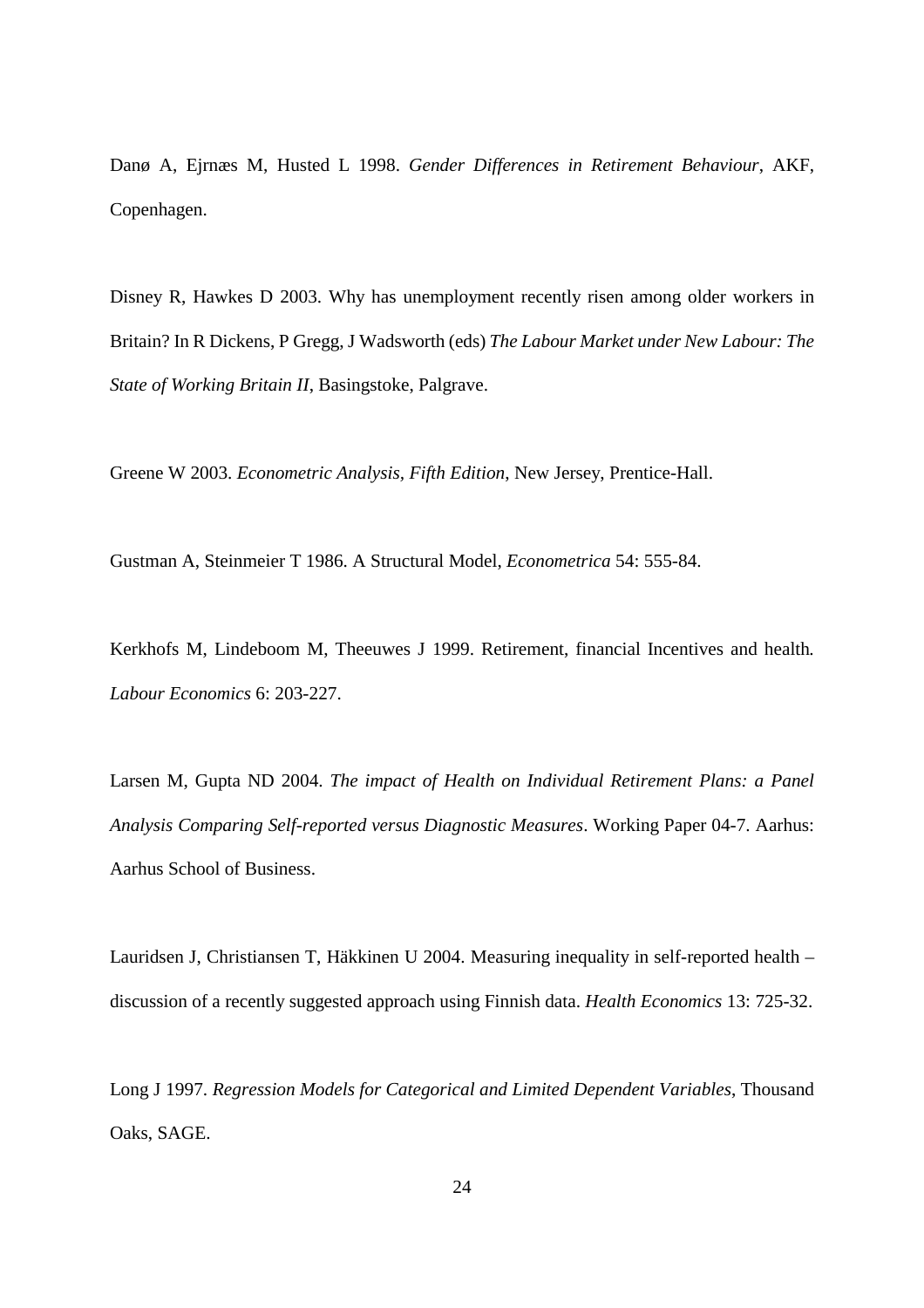Lumsdaine R, Stock J, Wise D 1990. *Three Models of Retirement: Computational Complexity versus Predictive Validity*, NEBR Working Paper 3558, National Bureau of Economic Research.

Meghir C, Whitehouse E 1997 Labour Market Transitions and Retirement of Men in the UK, *Journal of Econometrics* 79: 327-54.

Morrow KMc, Roeger W 1999. *EU pension reform – An overview of the debate and empirical assessment of the main policy reform options*. Economic Papers No. 162. European Commission. Directorate-General for Economics and Financial Affairs.

Pedersen P, Smith N 1992. *A Duration Analysis of the Decision to Retire Early*, Working Paper 1992-2, Centre for Labour Economics, University of Aarhus and Aarhus School of Business

Pedersen P, Smith N 1995. The Retirement Decision. In G Mogensen (ed.), *Work Incentives in the Danish Welfare State*, Rockwool Foundation Research Unit, Aarhus University Press.

Pozzebon S, Mitchell O 1989. Married Women's Retirement Behaviour, *Journal of Population Economics*, 2, 39-53.

Rust J 1989. A Dynamic Programming Model of Retirement Behaviour, in D Wise (ed), *Issues in the Economics of Aging*, 359-98, University of Chicago Press.

Rust J 1990. Behaviour of Male Workers at the End of the Life Cycle: An Empirical Analysis of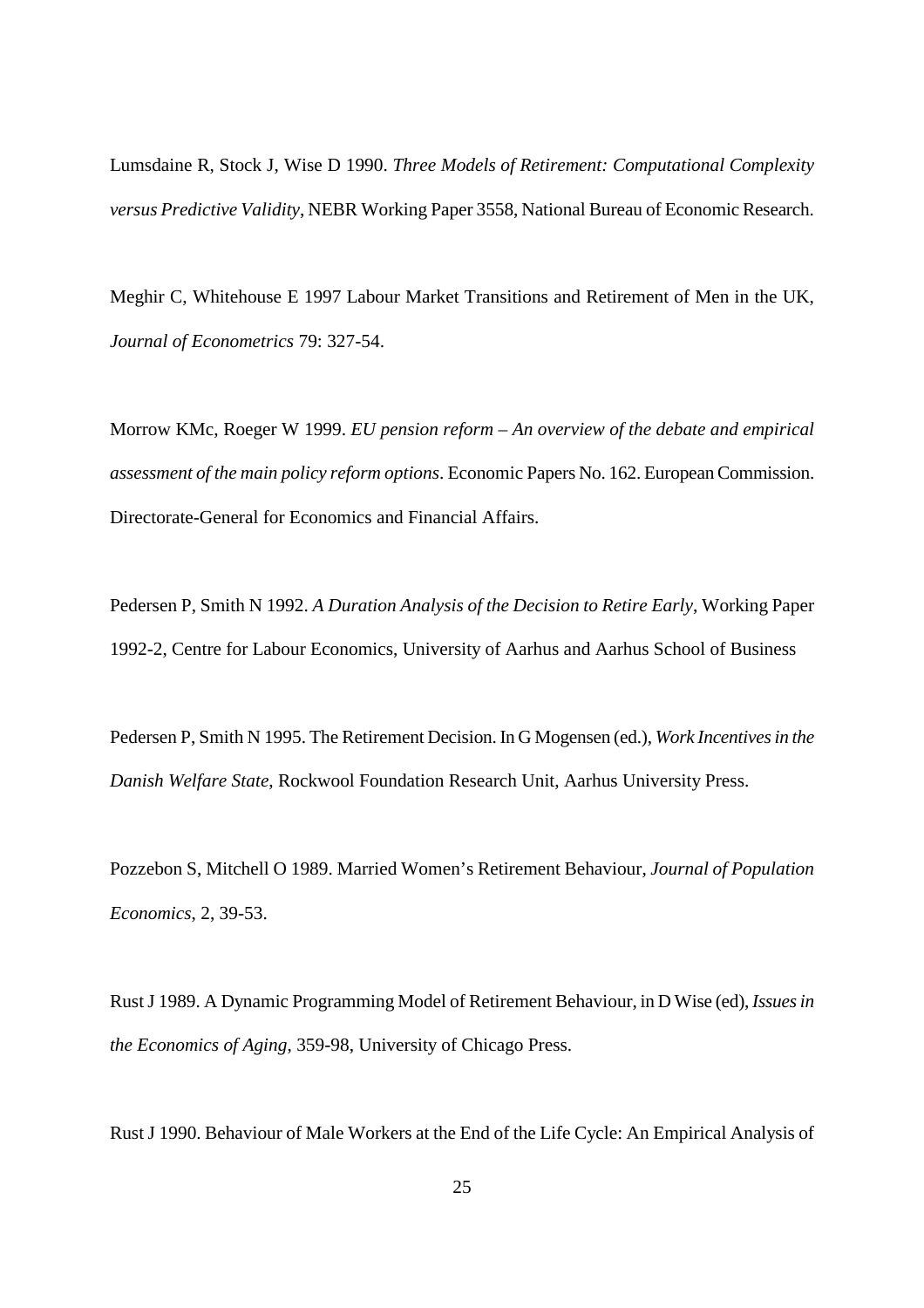States and Control. In D Wise (ed.), *Issues in the Economics of Agi*ng, 317-79, University of Chicago Press.

Rust J, Phelan C 1997. How Social Security and Medicare Affect Retirement Behaviour in a World of Incomplete Markets, *Econometrica*, 65, 781-831.

Sickles R, Taubman P 1986. An Analysis of the Health and Retirement Status of the Elderly, *Econometrica*, 54, 1339-56.

Siddiqui S 1999. The Impact of Health on Retirement Behaviour: Empirical Evidence from West Germany. *Health Economics* 6: 425-438.

Statistics Denmark 2001. *Statistisk tiårsoversigt 2001* [Statistical ten-year review 2001]. Copenhagen.

Statistics Denmark 2005. *Statistisk tiårsoversigt 2005* [Statistical ten-year review 2005]. Copenhagen.

Stock J, Wise D 1990. Pension, the Option Value of Work and Retirement, *Econometrica* 58: 1151-80.

Vistnes J 1994. An Empirical Analysis of Married Women's Retirement Decisions, *National Tax Journal* 47: 135-55.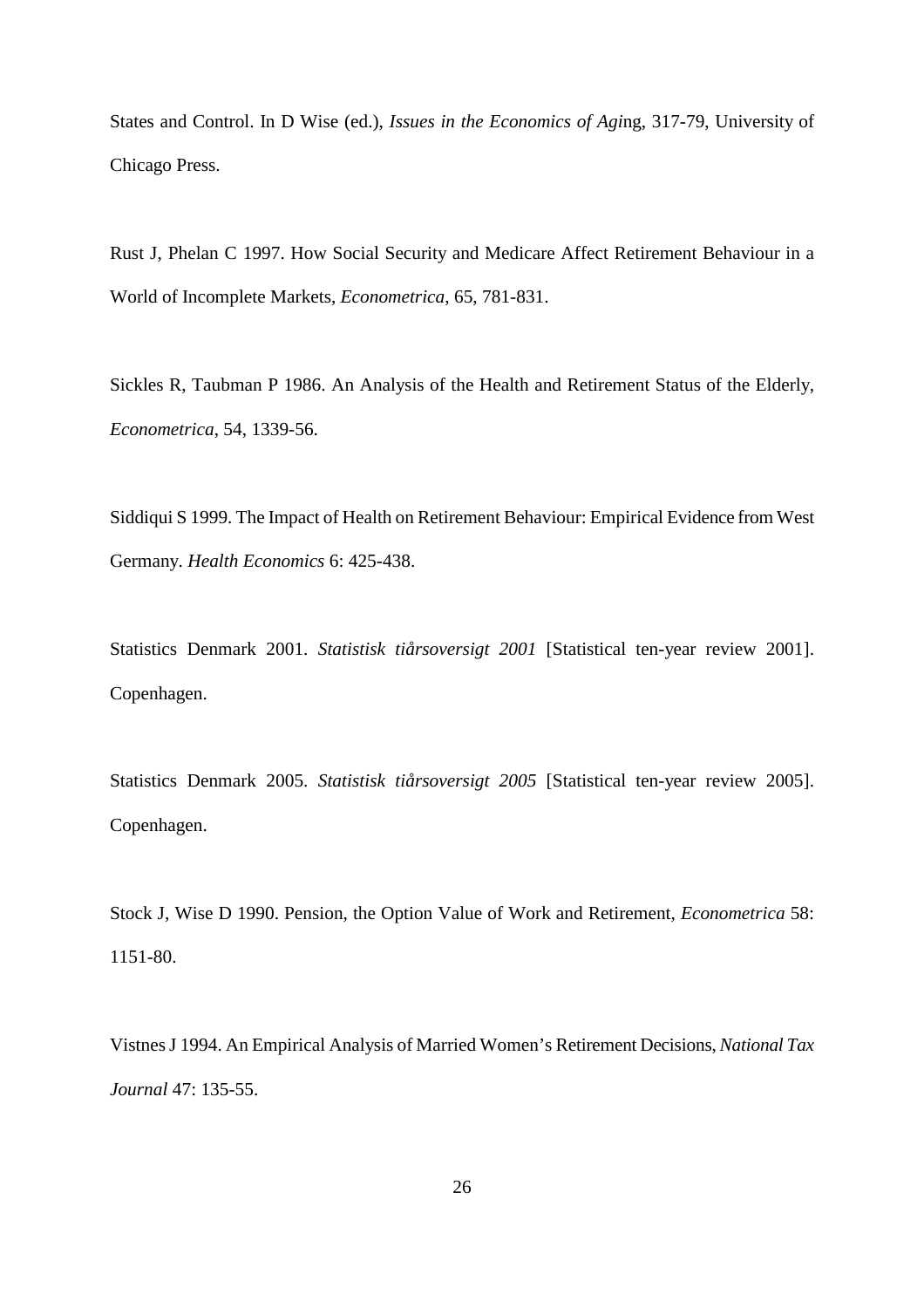Wetherall J 2001. *Vejen til førtidspension* [The road to Social Disability Pension]. Working Paper 4:2001. Copenhagen: Socialforskningsinstituttet [Social Research Institute] .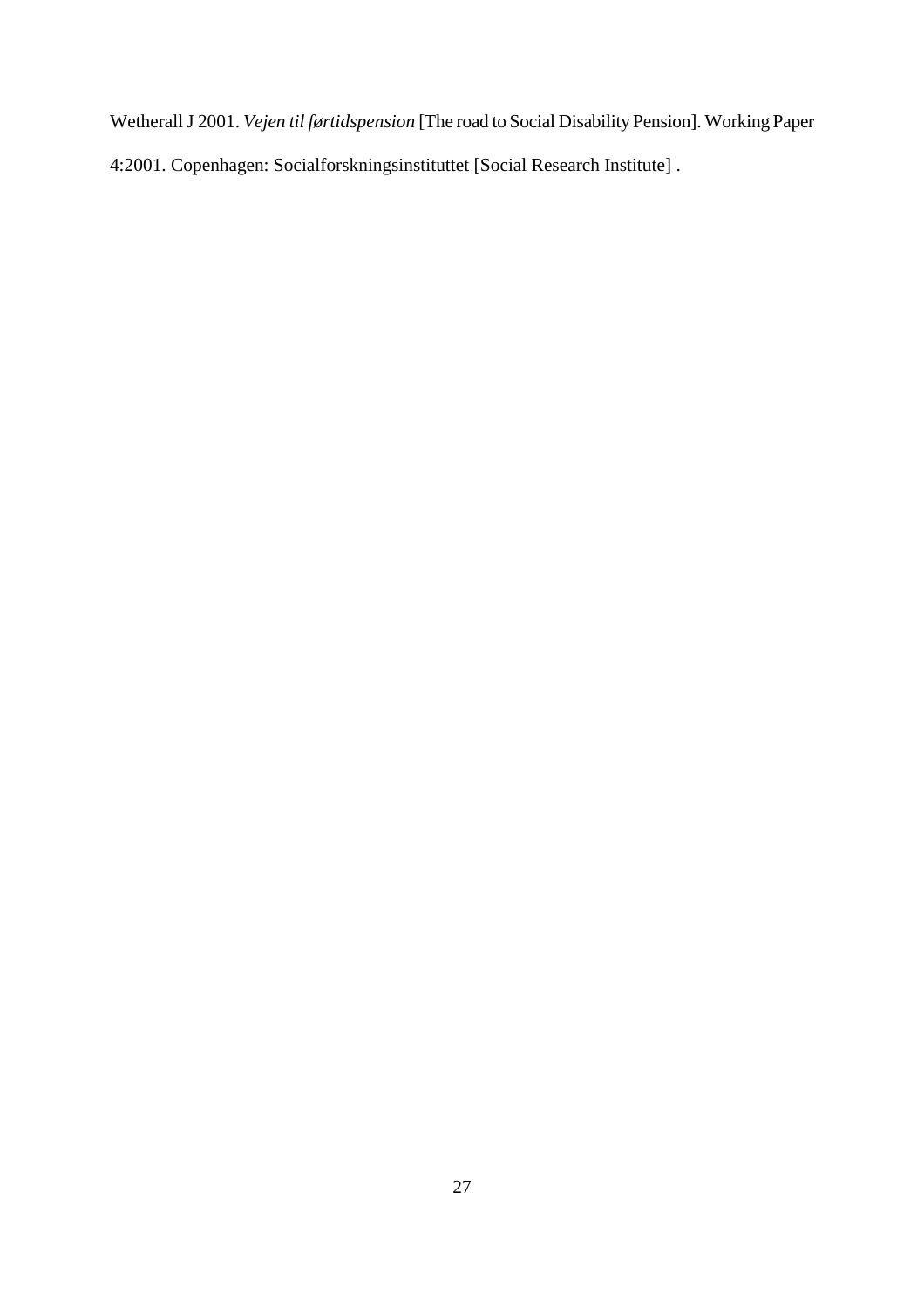**Table 1. Recipients of PEW and TBP benefits and SDP 1990 – 2000 by age group.** Percentage of the age group

 $\mathcal{L}_\text{max}$ 

|       |                  | PEW and TBP |                   | SDP  |                   |
|-------|------------------|-------------|-------------------|------|-------------------|
| Age   |                  | 1990        | 1999              | 1990 | 1999              |
| Total |                  | 11          | 17                | 21   | 17                |
|       | 50-54 years      |             | $\mathbf{1}$      | 11   | 10                |
|       | 55-59 years      |             | 6                 | 18   | 15                |
|       | 60-62 years      | 17          | 31                | 26   | 21                |
|       | $63 - 66$ years  | 35          | 57                | 36   | 30                |
|       | Total population |             |                   |      |                   |
|       | 50-64 years      |             | 783,905 1,095,046 |      | 783,906 1,095,046 |

PEW: Post Employment Wage; TBP: Transitory Benefit Programme; SDP: Social Disability Pension.

Source: Statistics Denmark (2001, 2005)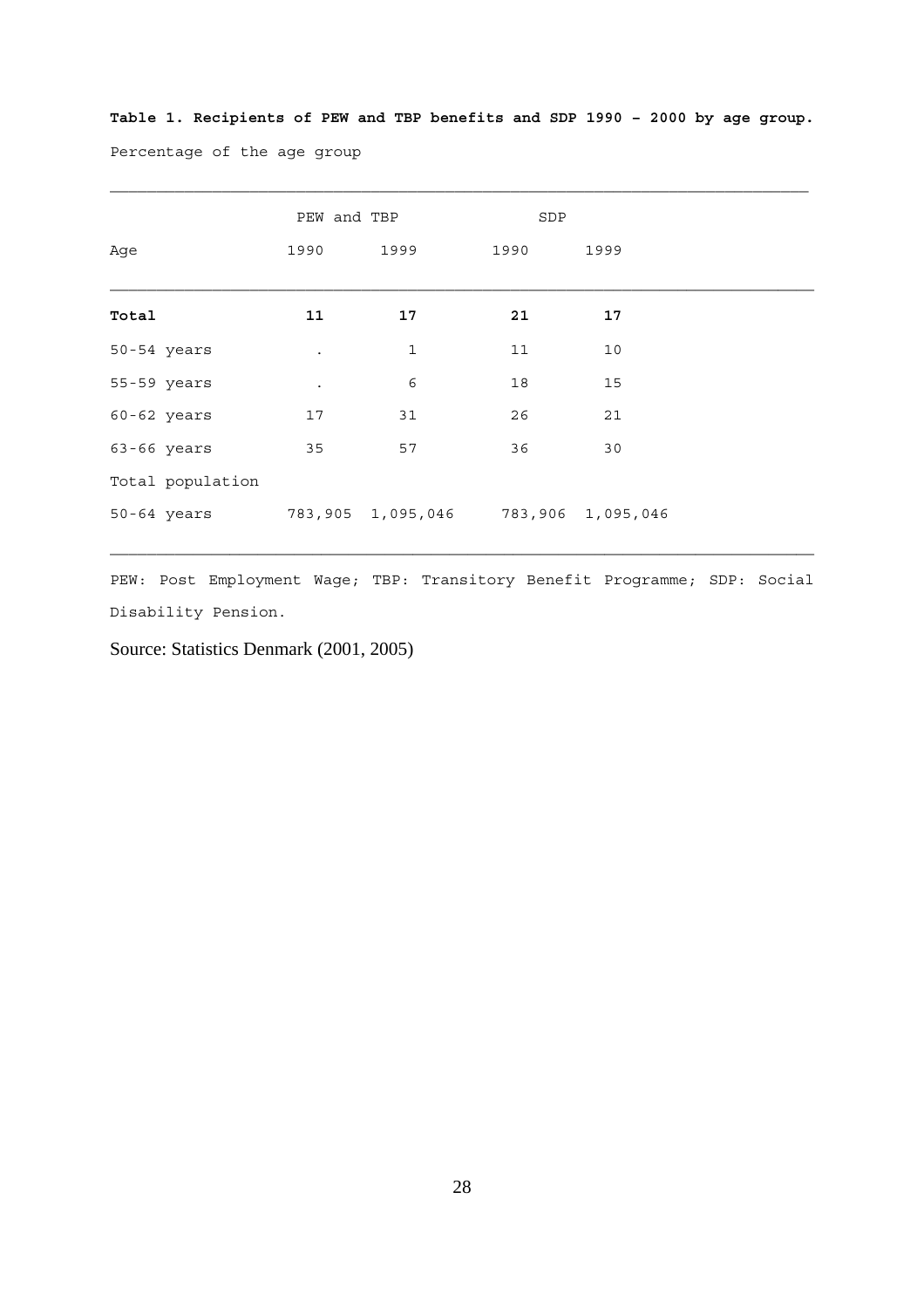|  |                    | 1990: |     |  |  |
|--|--------------------|-------|-----|--|--|
|  |                    | Yes   | No  |  |  |
|  | 1995: Yes 2000:Yes | 5721  | 282 |  |  |
|  | 2000: No           | 1099  | 157 |  |  |
|  | 1995: No 2000: Yes | 627   | 120 |  |  |
|  | $2000:$ No         | 630   | 294 |  |  |
|  |                    |       |     |  |  |

 $\mathcal{L}_\text{max} = \mathcal{L}_\text{max} = \mathcal{L}_\text{max} = \mathcal{L}_\text{max} = \mathcal{L}_\text{max} = \mathcal{L}_\text{max} = \mathcal{L}_\text{max}$ 

**Table 2. Number of participants in the 1990, 1995 and 2000 waves.**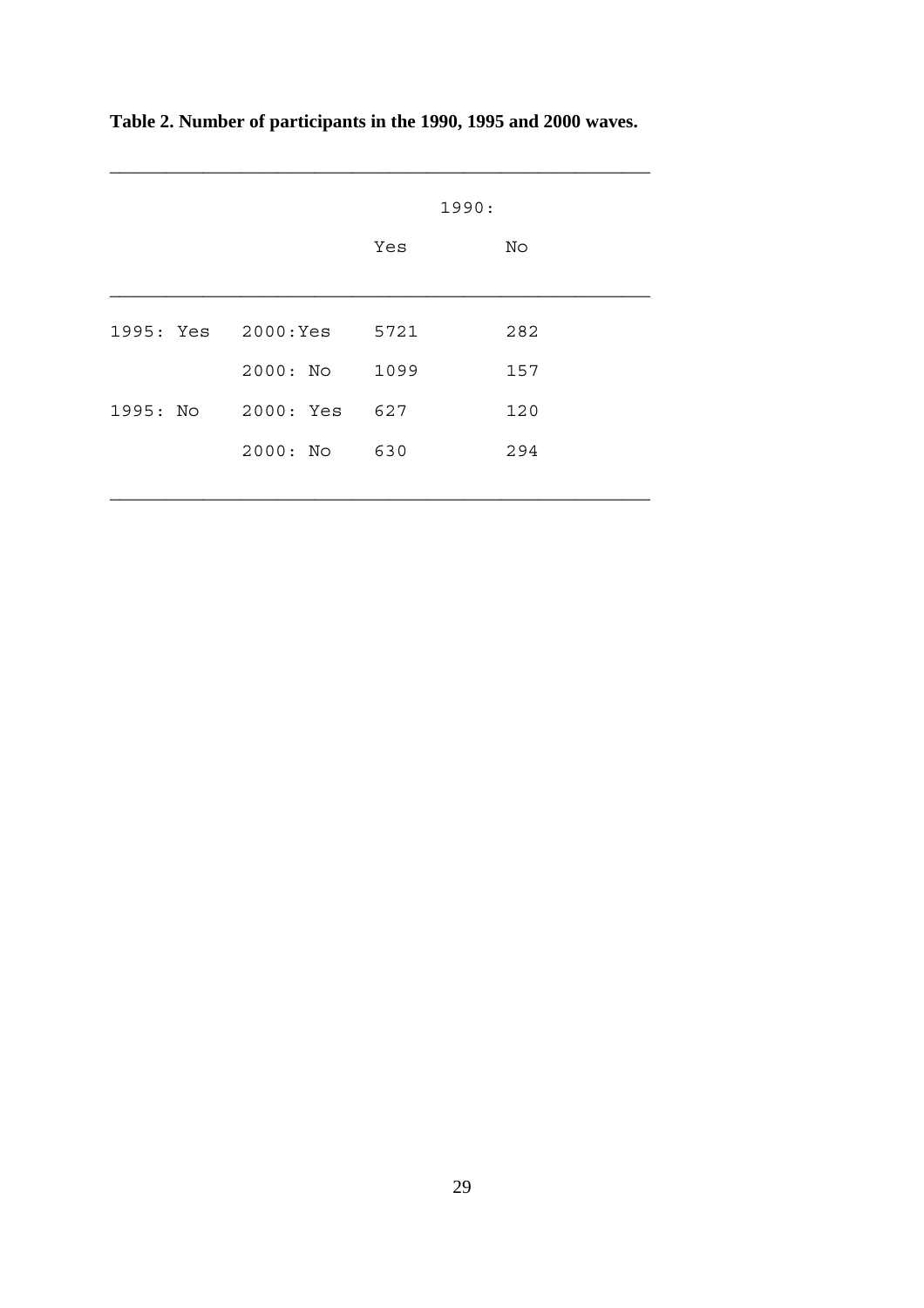# **Table 3. Variables applied for the study.**

| Variable / Definition                                                                  |                              |                                       | Mean                                             |              |
|----------------------------------------------------------------------------------------|------------------------------|---------------------------------------|--------------------------------------------------|--------------|
|                                                                                        | Pooled model<br>$1995^{(1)}$ | $2000^{(2)}$<br>$(n=3853)$ $(n=3773)$ | 2000 model<br>Level <sup>(3)</sup><br>$(n=3073)$ | Change $(4)$ |
| Status - Employed (reference)                                                          | 0.82                         | 0.85                                  | 0.85                                             |              |
| - Temp. out of work                                                                    | 0.13                         | 0.06                                  | 0.06                                             |              |
| - PEW                                                                                  | 0.02                         | 0.04                                  | 0.04                                             |              |
| - SDP                                                                                  | 0.03                         | 0.05                                  | 0.05                                             |              |
| Health - SAH coded by 15D                                                              | 0.94                         | 0.94                                  | 0.94                                             | $-0.006$     |
| Income - personal, excl. tax/interests<br>(100.000 DKK, 1995 prices, index 1990=1.103) | 1.14                         | 1.31                                  | 1.32                                             | 0.274        |
| Aqe                                                                                    | 37.07                        | 40.37                                 | 36.36                                            |              |
| Female (Yes=1 / $No=0$ )                                                               | 0.48                         | 0.48                                  | 0.46                                             |              |
| School 8-9 years $(Y/N)$                                                               | 0.61                         | 0.62                                  | 0.62                                             |              |
| School $10-12$ years $(Y/N)$                                                           | 0.24                         | 0.27                                  | 0.25                                             |              |
| Short voc.ed. $(Y/N)$                                                                  | 0.09                         | 0.10                                  | 0.09                                             |              |
| Medium $\text{voc.edu.}$ $(Y/N)$                                                       | 0.17                         | 0.17                                  | 0.17                                             |              |
| Long voc.ed. $(Y/N)$                                                                   | 0.07                         | 0.09                                  | 0.08                                             |              |
|                                                                                        |                              |                                       |                                                  |              |
| Non-physical work characteristics:<br>White collar $(Y/N)$                             | 0.65                         | 0.67                                  | 0.67                                             | 0.004        |
| Public employed $(Y/N)$                                                                | 0.37                         | 0.38                                  | 0.38                                             | 0.005        |
| Union member $(Y/N)$                                                                   | 0.86                         | 0.90                                  | 0.91                                             | 0.044        |
| Concentration required on work $(Y/N)$                                                 | 0.74                         | 0.74                                  | 0.74                                             | $-0.007$     |
| Self decision on work $(Y/N)$                                                          | 0.82                         | 0.88                                  | 0.88                                             | 0.052        |
| Influence on decisions $(Y/N)$                                                         | 0.84                         | 0.86                                  | 0.86                                             | 0.008        |
| Routine work $(Y/N)$                                                                   | 0.35                         | 0.32                                  | 0.32                                             | $-0.022$     |
| Alternate work (Y/N)                                                                   | 0.84                         | 0.85                                  | 0.86                                             | 0.009        |
| Satisfied with work $(Y/N)$                                                            | 0.94                         | 0.94                                  | 0.94                                             | $-0.005$     |
| Learning new on work $(Y/N)$                                                           | 0.74                         | 0.79                                  | 0.78                                             | 0.017        |
| Working isolated $(Y/N)$                                                               | 0.26                         | 0.25                                  | 0.25                                             | $-0.001$     |
| Communicates with colleagues $(Y/N)$                                                   | 0.71                         | 0.70                                  | 0.70                                             | $-0.025$     |
| Supportive colleagues $(Y/N)$                                                          | 0.84                         | 0.87                                  | 0.86                                             | 0.010        |
| Supportive senior $(Y/N)$                                                              | 0.70                         | 0.75                                  | 0.75                                             | 0.043        |
| Fear unemployment $(Y/N)$                                                              | 0.29                         | 0.17                                  | 0.16                                             | $-0.135$     |
| Fear move of $job (Y/N)$                                                               | 0.16                         | 0.13                                  | 0.14                                             | $-0.035$     |
| Fear having new job $(Y/N)$                                                            | 0.30                         | 0.25                                  | 0.26                                             | $-0.021$     |
| Physical work characteristics:                                                         |                              |                                       |                                                  |              |
| Hours per week (number)                                                                | 36.06                        | 37.08                                 | 37.01                                            | 0.771        |
| Using PC $(Y/N)$                                                                       | 0.26                         | 0.50                                  | 0.51                                             | 0.232        |
| Exerted to work acc. within last 5 years $(Y/N)$                                       | 0.06                         | 0.04                                  | 0.05                                             | $-0.013$     |
| Exerted to cold more than half time $(Y/N)$                                            | 0.10                         | 0.08                                  | 0.08                                             | $-0.019$     |
| Ex. to loud noise more than $h.t.$ $(Y/N)$                                             | 0.16                         | 0.18                                  | 0.18                                             | 0.020        |
| Ex. to hand vibrations more than h.t. $(Y/N)$                                          | 0.02                         | 0.02                                  | 0.02                                             | 0.007        |
| Ex. to varying temperatures more than h.t. $(Y/N)$                                     | 0.12                         | 0.12                                  | 0.12                                             | $-0.002$     |
| Ex. to bad light more than h.t. $(Y/N)$                                                | 0.09                         | 0.09                                  | 0.09                                             | 0.001        |
| Ex. to passive smoke more than $h.t.$ (Y/N)                                            | 0.19                         | 0.14                                  | 0.14                                             | $-0.045$     |
| Ex. to sitting positions more than $h.t.$ (Y/N)                                        | 0.50                         | 0.52                                  | 0.53                                             | 0.019        |
| Ex. to bend body positions more than $h.t.$ (Y/N)                                      | 0.29                         | 0.16                                  | 0.15                                             | $-0.131$     |
| Ex. to phys. demanding work more than h.t. $(Y/N)$                                     | 0.07                         | 0.05                                  | 0.05                                             | $-0.016$     |
|                                                                                        |                              |                                       |                                                  |              |

Notes.

(1) Means for STATUS in 1995 and for the remaining variables in 1990.

(2) Means for STATUS in 2000 and for the remaining variables in 1995.

(3) Means for STATUS in 2000 and for the remaining variables in 1995.

(4) Means for changes in variables from 1990 to 1995.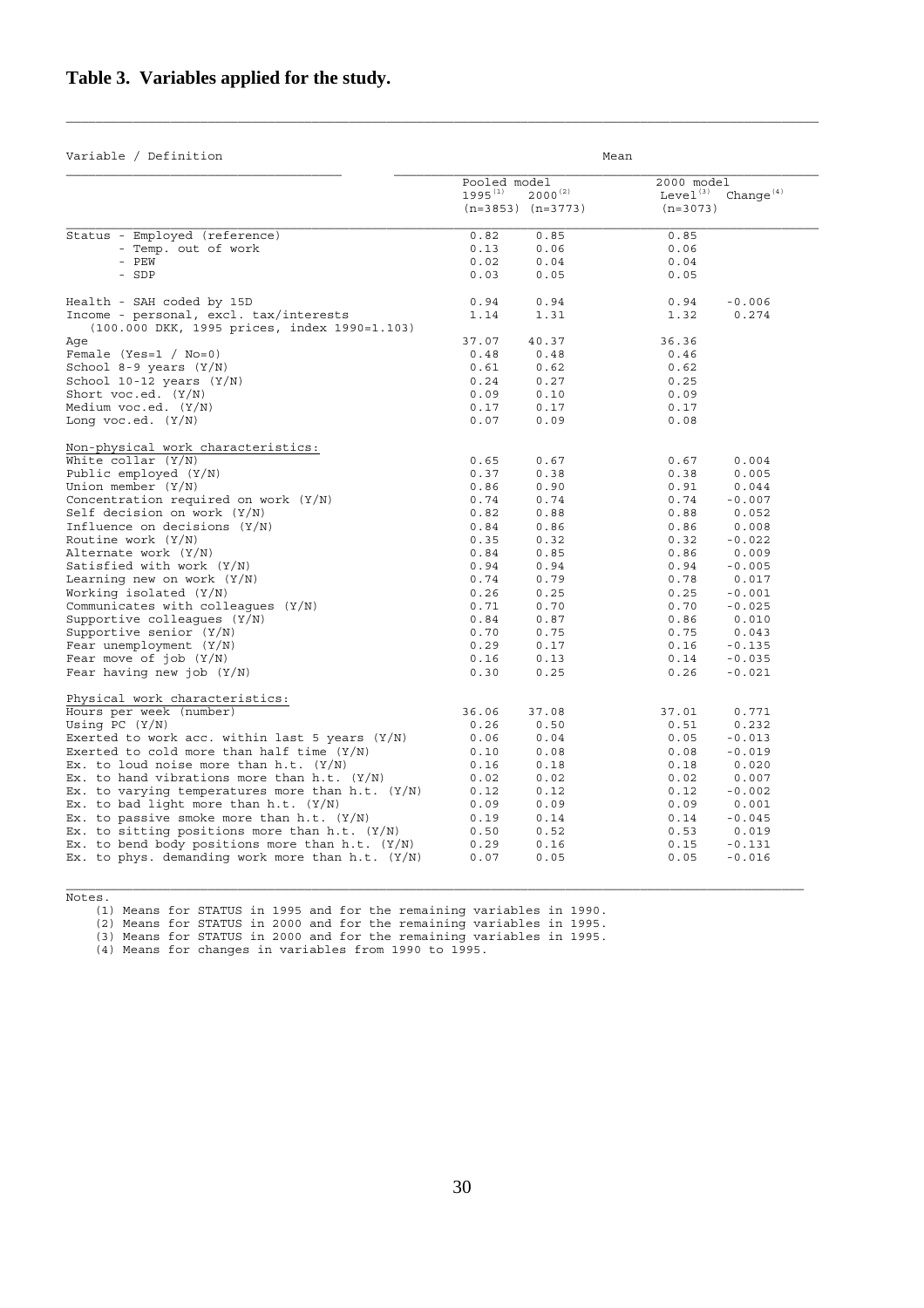# **Table 4. Effects of characteristics (1990 / 1995) on work status five years later (1995 / 2000).**

|                                                         | Without workplace characteristics |                         |              | With workplace characteristics |              |                                    |              |            |
|---------------------------------------------------------|-----------------------------------|-------------------------|--------------|--------------------------------|--------------|------------------------------------|--------------|------------|
|                                                         | Temp.Out                          | PEW                     | SDP          | ChiSq.                         | Temp.Out     | PEW                                | SDP          | ChiSq.     |
| Intercept                                               | 14.21***                          | $12.74***$              | $-705.90***$ | $305.11***$                    | 14.44***     | $13.72***$                         | $-759.60***$ | 283.00***  |
| Year 2000                                               | $-0.26***$                        | $1.29***$               | $0.47*$      | 28.99***                       | $-0.26***$   | $1.29***$                          | $0.47*$      | 28.99***   |
| Health                                                  | $-6.39***$                        | $-8.89***$              | $-4.00***$   | 160.53***                      | $-6.40***$   | $-8.96***$                         | $-4.52***$   | 155.60***  |
| Age                                                     | $-0.33***$                        | $-0.63***$              | 24.38***     | 234.95***                      | $-0.33***$   | $-0.61***$                         | $26.24***$   | 218.96***  |
| Age**2                                                  | $0.004***$                        | $0.009***$              | $-0.207***$  | 261.66***                      | $0.004***$   | $0.009***$                         | $-0.223***$  | 242.42***  |
| Income                                                  | $-0.70***$                        | 0.52                    | $-0.59**$    | $25.33***$                     | $-0.60***$   | 1.15                               | $-0.75***$   | $21.65***$ |
| Income**2                                               | $-0.17**$                         | $-0.14$                 | $-0.07$      | $8.13**$                       | $-0.16**$    | $-0.25$                            | $-0.05$      | $6.86*$    |
| Female                                                  | $1.03***$                         | $0.80***$               | $0.68***$    | 133.23***                      | $1.03***$    | $0.50*$                            | $0.83***$    | 104.26***  |
| School $(8-9)$                                          | 0.02                              | 0.06                    | $-0.41*$     | 4.49                           | 0.07         | 0.06                               | $-0.55**$    | $6.72*$    |
| School (10-12)                                          | 0.13                              | 0.47                    | $-0.85*$     | $7.15*$                        | 0.21         | 0.46                               | $-1.09**$    | $9.52**$   |
| Short voc. ed.                                          | 0.01                              | $-0.56$                 | $-0.62$      | 2.66                           | 0.06         | $-0.64$                            | $-0.74$      | 3.65       |
| Medium voc. ed.-0.02                                    |                                   | $-0.03$                 | $-0.81***$   | $7.00*$                        | 0.13         | $-0.18$                            | $-1.03***$   | $10.60**$  |
| Long voc. ed.                                           | 0.27                              | $-0.17$                 | 0.35         | 2.87                           | $0.38*$      | $-0.44$                            | 0.36         | 5.32       |
| Work characteristics:                                   |                                   |                         |              |                                |              |                                    |              |            |
| Non-physical:                                           |                                   |                         |              |                                |              |                                    |              |            |
| White collar                                            |                                   |                         |              |                                | $-0.33***$   | 0.27                               | $-0.55**$    | $13.71***$ |
| Public employed                                         |                                   |                         |              |                                | $-0.21**$    | 0.27                               | $-0.23$      | $7.46*$    |
| Union member                                            |                                   |                         |              |                                | 0.02         | $-0.60*$                           | $1.53***$    | 18.59***   |
| Concentrate                                             |                                   |                         |              |                                | 0.06         | 0.22                               | 0.42         | 2.84       |
| Self dec.                                               |                                   |                         |              |                                | 0.07         | $-0.11$                            | 0.06         | 1.71       |
| Influence dec.                                          |                                   |                         |              |                                | $-0.35***$   | 0.15                               | $-0.02$      | $11.62**$  |
| Routine                                                 |                                   |                         |              |                                | 0.06         | 0.33                               | $-0.002$     | 2.06       |
| Alternating                                             |                                   |                         |              |                                | 0.08         | $0.75*$                            | 0.38         | 4.46       |
| Satified with work                                      |                                   |                         |              |                                | $-0.35**$    | $-0.80*$                           | $-1.01*$     | 8.86**     |
| Learn new                                               |                                   |                         |              |                                | $-0.26***$   | 0.01                               | 0.27         | $8.48**$   |
| Work isolated                                           |                                   |                         |              |                                | $-0.08$      | $-0.37$                            | $-0.04$      | 2.34       |
| Communic. coll.                                         |                                   |                         |              |                                | $-0.001$     | $-0.43*$                           | $-0.05$      | 2.95       |
| Supportive coll.                                        |                                   |                         |              |                                | $-0.24**$    | $-0.14$                            | $-0.51*$     | $6.34*$    |
| Supportive senior                                       |                                   |                         |              |                                | 0.10         | 0.01                               | $-0.53**$    | 6.01       |
| Fear unempl.                                            |                                   |                         |              |                                | 0.12         | $-0.01$                            | 0.01         | 1.66       |
| Fear move job                                           |                                   |                         |              |                                | 0.01         | 0.38                               | 0.23         | 1.57       |
| Fear new job                                            |                                   |                         |              |                                | $0.19**$     | $-0.34$                            | $-0.24$      | $7.50*$    |
| Physical:                                               |                                   |                         |              |                                |              |                                    |              |            |
| Hour per week                                           |                                   |                         |              |                                | $-0.01$      | $-0.03**$                          | $-0.01$      | 4.81       |
| Use PC                                                  |                                   |                         |              |                                | $-0.05$      | $-0.29$                            | $-0.17$      | 1.53       |
| Loud noise                                              |                                   |                         |              |                                | $-0.004$     | 0.27                               | 0.53         | 3.02       |
| Hand vibr.                                              |                                   |                         |              |                                | 0.34         | $1.78***$                          | 1.37         | $8.29**$   |
| Varying temp.                                           |                                   |                         |              |                                | $-0.04$      | $-0.11$                            | $-0.08$      | 0.22       |
| Cold                                                    |                                   |                         |              |                                | $0.27*$      | $-0.54$                            | $-0.35$      | 5.87       |
| Bad light                                               |                                   |                         |              |                                | $-0.17$      | $-0.99*$                           | $-0.75$      | 5.89       |
| Passive smoke                                           |                                   |                         |              |                                | 0.12         | 0.09                               | 0.14         | 1.55       |
| Work acc.                                               |                                   |                         |              |                                | 0.06         | 0.64                               | $-0.86$      | 5.65       |
| Sitting                                                 |                                   |                         |              |                                | $-0.04$      | $-0.002$                           | $-0.24$      | 1.19       |
| Bend body                                               |                                   |                         |              |                                | 0.10         | $-0.09$                            | $-0.14$      | 1.40       |
| Physical demand.                                        |                                   |                         |              |                                | $-0.01$      | 0.004                              | $-0.40$      | 0.72       |
| Top/peak of:                                            |                                   |                         |              |                                |              |                                    |              |            |
| Age                                                     |                                   | 41.3 (peak) 35.0 (peak) | $58.8$ (top) |                                |              | 41.3 (peak) 33.9 (peak) 58.8 (top) |              |            |
| Income                                                  | $-2.1$ (top)                      | $1.9$ (top)             | $-4.2$ (top) |                                | $-1.9$ (top) | $2.3$ (top)                        | $-7.5$ (top) |            |
| Log Likelihood<br>LR test for workplace characteristics |                                   |                         | $-2792.17$   | $160.02$ (df=87) ***           |              | $-2712.16$                         |              |            |

Note. Significance indicated by \*\*\*(1 percent), \*\*(5 percent), \*(10 percent).